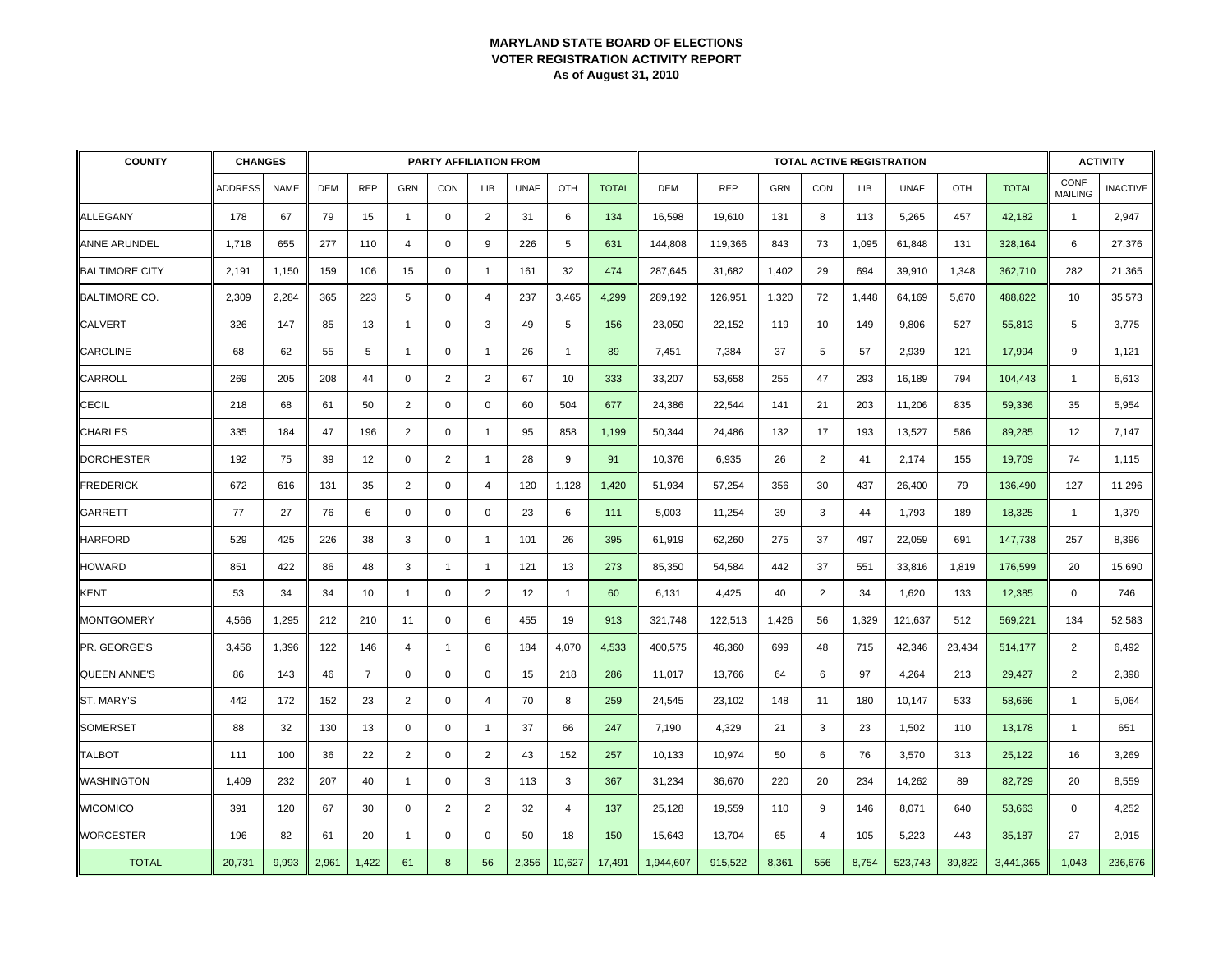| Allegany                            |            |            |              |     |            | NEW REGISTRATION BY PARTY |              |                |             |                            |            |            | <b>REMOVALS</b> |              |            |             |                |              |
|-------------------------------------|------------|------------|--------------|-----|------------|---------------------------|--------------|----------------|-------------|----------------------------|------------|------------|-----------------|--------------|------------|-------------|----------------|--------------|
|                                     | <b>DEM</b> | <b>REP</b> | <b>GRN</b>   | CON | <b>LIB</b> | <b>UNAF</b>               | OTH          | <b>TOTAL</b>   | <b>DUPS</b> |                            | <b>DEM</b> | <b>REP</b> | <b>GRN</b>      | CON          | <b>LIB</b> | <b>UNAF</b> | OTH            | <b>TOTAL</b> |
| ABSENTEE BALLOT (FPCA)              | $\Omega$   | $\Omega$   | $\Omega$     |     | $\Omega$   | $\Omega$                  | $\mathbf 0$  | $\Omega$       | $\Omega$    | <b>BOARD ACTION</b>        | $\Omega$   | $\Omega$   | 0               | $\Omega$     | $\Omega$   | $\Omega$    | $\Omega$       | $\Omega$     |
| BY MAIL                             | 8          | 23         | 0            |     | 0          | 10                        | 0            | 41             |             | COUNTY TRANSFER - OUT      | 15         | 14         | 0               | $\Omega$     | 0          | 6           |                | 36           |
| <b>DESIGNATED STATE AGENCIES</b>    | 0          | $\Omega$   | 0            |     | 0          | $\Omega$                  | 0            | $\overline{0}$ | $\Omega$    | <b>CRIMINAL CONVICTION</b> | $\Omega$   | 0          | 0               | $\Omega$     | $\Omega$   |             | $\Omega$       |              |
| ELDERLY / DISABLED                  | 0          | $\Omega$   | 0            | 0   | 0          | 0                         | 0            | $\Omega$       | $\Omega$    | <b>DEATH NOTICE</b>        | 35         | 40         | 0               | $\Omega$     | $\Omega$   | 6           |                | 82           |
| <b>FROM ANOTHER BOARD</b>           | 0          | 0          | $\Omega$     |     | 0          | $\mathbf{0}$              | 0            | $\Omega$       | $\Omega$    | <b>DUPLICATE</b>           | $\Omega$   | $\Omega$   | 0               | $\Omega$     | $\Omega$   | $\Omega$    | $\Omega$       | $\Omega$     |
| <b>PROVISIONAL BALLOT</b>           | 0          | $\Omega$   | 0            |     | 0          | $\Omega$                  | 0            | $\Omega$       | $\Omega$    | MAIL VERIFICATION (NVRA)   | $\Omega$   | 0          | 0               | $\Omega$     | $\Omega$   | $\Omega$    | $\Omega$       | $\Omega$     |
| IN PERSON                           | 0          | 9          | 0            |     | $\Omega$   | 2                         | 0            | 11             | $\Omega$    | MENTAL INCOMPETENCY        | $\Omega$   | $\Omega$   | 0               | $\Omega$     | $\Omega$   | $\Omega$    | $\Omega$       | $\Omega$     |
| <b>MOTOR VEHICLE ADMINISTRATION</b> | 38         | 48         | 0            | n   |            | 32                        | $\mathbf 0$  | 119            | 13          | MOVED OUT OF STATE         | 5          |            | 0               | $\Omega$     | $\Omega$   | $\Omega$    | $\Omega$       | $6^{\circ}$  |
| <b>NVRA BY MAIL</b>                 | 2          | 5          | 0            |     | 0          | 2                         | 0            | 9              | 6           | <b>OTHER</b>               | $\Omega$   |            | 0               | $\Omega$     | 0          | $\Omega$    | 0              |              |
| <b>OTHER MEANS</b>                  | 0          | $\Omega$   | 0            |     | 0          | $\Omega$                  | 0            | $\Omega$       |             | <b>VOTER REQUEST</b>       | $\Omega$   | 0          | 0               | $\Omega$     | $\Omega$   |             | $\Omega$       |              |
| <b>RECRUITING</b>                   | 0          | $\Omega$   | 0            |     | 0          | 0                         | 0            | $\Omega$       | $\Omega$    | <b>CONFIRMATION MAIL</b>   | $\Omega$   | 0          | 0               | $\Omega$     | 0          | $\Omega$    | 0              | $\Omega$     |
| <b>SOCIAL SERVICES</b>              |            | $\Omega$   | 0            |     | 0          | $\Omega$                  | $\Omega$     |                | $\Omega$    |                            |            |            |                 |              |            |             |                |              |
| <b>VOLUNTEER</b>                    | 6          | 2          | 0            |     | 0          |                           | 0            | 9              | 0           |                            |            |            |                 |              |            |             |                |              |
| <b>TOTAL</b>                        | 55         | 87         | $\mathbf{0}$ | 0   |            | 47                        | $\mathbf{0}$ | 190            | 21          | <b>TOTAL</b>               | 55         | 56         | 0               | $\mathbf{0}$ | $\Omega$   | 14          | $\overline{2}$ | 127          |

| <b>Anne Arundel</b>              |             |            |                 |                |                | NEW REGISTRATION BY PARTY |              |              |             |                            |            |            | <b>REMOVALS</b> |          |                |             |              |                 |
|----------------------------------|-------------|------------|-----------------|----------------|----------------|---------------------------|--------------|--------------|-------------|----------------------------|------------|------------|-----------------|----------|----------------|-------------|--------------|-----------------|
|                                  | <b>DEM</b>  | <b>REP</b> | <b>GRN</b>      | CON            | <b>LIB</b>     | <b>UNAF</b>               | OTH          | <b>TOTAL</b> | <b>DUPS</b> |                            | <b>DEM</b> | <b>REP</b> | <b>GRN</b>      | CON      | <b>LIB</b>     | <b>UNAF</b> | OTH          | <b>TOTAL</b>    |
| <b>ABSENTEE BALLOT (FPCA)</b>    | 17          | 17         | $\Omega$        | 0              | 0              | 5                         | $\mathbf{0}$ | 39           | 13          | <b>BOARD ACTION</b>        | $\Omega$   | 0          | $\mathbf{0}$    | $\Omega$ | 0              | 0           | 0            | $\mathbf{0}$    |
| BY MAIL                          | 207         | 272        |                 | $\overline{2}$ | 3              | 146                       | 4            | 635          | 55          | COUNTY TRANSFER - OUT      | 278        | 188        |                 | $\Omega$ | $\overline{2}$ | 113         | $\mathbf{0}$ | 582             |
| <b>DESIGNATED STATE AGENCIES</b> | 11          |            | $\Omega$        | $\mathbf 0$    | $\Omega$       | 6                         | $\mathbf 0$  | 24           |             | <b>CRIMINAL CONVICTION</b> | 5          | 3          | $\mathbf 0$     | $\Omega$ | $\Omega$       | 3           | 0            | 11              |
| ELDERLY / DISABLED               |             | 0          | 0               | 0              | $\Omega$       |                           | $\mathbf 0$  | 2            | $\Omega$    | <b>DEATH NOTICE</b>        | 6          | 2          | $\mathbf{0}$    | 0        | 0              |             | 0            | 9               |
| <b>FROM ANOTHER BOARD</b>        | 6           | 2          | $\Omega$        | $\Omega$       |                | 3                         | $\mathbf 0$  | 11           | 7           | <b>DUPLICATE</b>           |            | 5          | $\mathbf{0}$    | $\Omega$ | $\Omega$       | 3           | $\Omega$     | 12 <sup>2</sup> |
| <b>PROVISIONAL BALLOT</b>        | $\Omega$    | $\Omega$   |                 | $\Omega$       | $\Omega$       | 0                         | $\mathbf 0$  |              | 0           | MAIL VERIFICATION (NVRA)   | $\Omega$   | 0          | $\mathbf 0$     | $\Omega$ | $\Omega$       | $\Omega$    | 0            | $\overline{0}$  |
| IN PERSON                        | 17          | 21         | 0               |                | $\Omega$       | 4                         | $\mathbf 0$  | 43           |             | <b>MENTAL INCOMPETENCY</b> | $\Omega$   | 0          | $\mathbf 0$     | 0        | 0              | 0           | 0            | $\overline{0}$  |
| MOTOR VEHICLE ADMINISTRATION     | 425         | 344        | 7               |                | 9              | 389                       | 2            | 1.177        | 153         | MOVED OUT OF STATE         | 33         | 38         | $\mathbf{0}$    | $\Omega$ |                | 21          | 0            | 93              |
| <b>NVRA BY MAIL</b>              | 21          | 38         | $\Omega$        | $\Omega$       | $\overline{2}$ | 39                        | $\mathbf{0}$ | 100          | 6           | <b>OTHER</b>               | 8          | 3          | $\Omega$        | $\Omega$ | 0              | $\Omega$    | $\mathbf{0}$ | 11              |
| OTHER MEANS                      | 24          | 24         |                 | 0              | $\Omega$       | 10                        | $\mathbf 0$  | 59           | 23          | <b>VOTER REQUEST</b>       | $\Omega$   | 0          | $\mathbf{0}$    | $\Omega$ | 0              | $\Omega$    | $\mathbf{0}$ | $\Omega$        |
| <b>RECRUITING</b>                | $\mathbf 0$ | 0          | $\Omega$        | $\Omega$       | $\Omega$       | 0                         | $\mathbf{0}$ | $\Omega$     | $\Omega$    | <b>CONFIRMATION MAIL</b>   | $\Omega$   | 0          | $\mathbf{0}$    | $\Omega$ | 0              | $\Omega$    | $\Omega$     | $\Omega$        |
| <b>SOCIAL SERVICES</b>           | $\Omega$    | $\Omega$   | $\Omega$        | $\Omega$       | $\Omega$       | 0                         | $\mathbf 0$  | $\Omega$     | 0           |                            |            |            |                 |          |                |             |              |                 |
| VOLUNTEER                        | 8           | 14         | $\Omega$        | 0              | $\Omega$       | 2                         | $\mathbf 0$  | 24           | 0           |                            |            |            |                 |          |                |             |              |                 |
| <b>TOTAL</b>                     | 737         | 739        | 10 <sup>°</sup> | $\overline{A}$ | 14             | 605                       | 6            | 2,115        | 265         | <b>TOTAL</b>               | 334        | 239        |                 | $\Omega$ | 3              | 141         | $\Omega$     | 718             |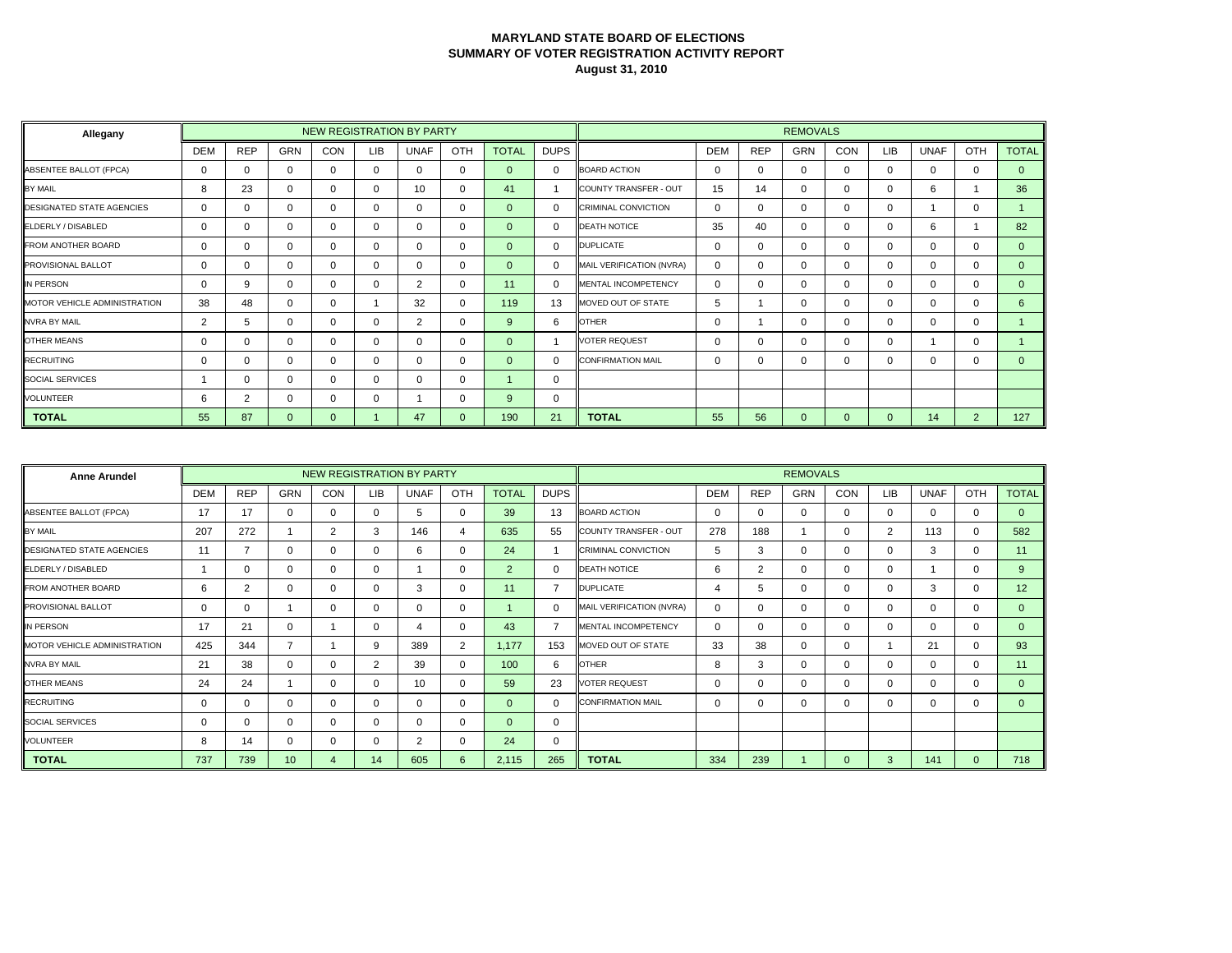| <b>Baltimore City</b>               |            |                |            |             |     | <b>NEW REGISTRATION BY PARTY</b> |          |              |             |                            |                |              | <b>REMOVALS</b> |          |                |                |          |              |
|-------------------------------------|------------|----------------|------------|-------------|-----|----------------------------------|----------|--------------|-------------|----------------------------|----------------|--------------|-----------------|----------|----------------|----------------|----------|--------------|
|                                     | <b>DEM</b> | <b>REP</b>     | <b>GRN</b> | CON         | LIB | <b>UNAF</b>                      | OTH      | <b>TOTAL</b> | <b>DUPS</b> |                            | <b>DEM</b>     | <b>REP</b>   | <b>GRN</b>      | CON      | <b>LIB</b>     | <b>UNAF</b>    | OTH      | <b>TOTAL</b> |
| ABSENTEE BALLOT (FPCA)              | 25         | 5              | 0          |             | 0   |                                  | 0        | 31           | 4           | <b>BOARD ACTION</b>        | 5              |              | 0               | $\Omega$ | $\Omega$       | 3              | $\Omega$ | $9^{\circ}$  |
| <b>BY MAIL</b>                      | 482        | 105            | 2          |             | 3   | 149                              |          | 743          | 148         | COUNTY TRANSFER - OUT      | 890            | 167          | 8               | $\Omega$ | $\overline{2}$ | 189            |          | 1,263        |
| <b>DESIGNATED STATE AGENCIES</b>    | 3          | $\overline{2}$ | 0          |             | 0   | 3                                |          | 9            | 0           | <b>CRIMINAL CONVICTION</b> | 36             | 4            | 0               | $\Omega$ | $\Omega$       | $\overline{7}$ | $\Omega$ | 47           |
| ELDERLY / DISABLED                  | 10         | $\Omega$       | 0          |             | 0   | 0                                | 0        | 10           | $\Omega$    | <b>DEATH NOTICE</b>        | 252            | 13           |                 | $\Omega$ | $\Omega$       | 16             | $\Omega$ | 282          |
| <b>FROM ANOTHER BOARD</b>           |            | 2              | 0          |             | 0   | 2                                |          | 6            | 3           | <b>DUPLICATE</b>           |                | O            | 0               | $\Omega$ | $\Omega$       | $\Omega$       | $\Omega$ |              |
| <b>PROVISIONAL BALLOT</b>           |            | $\Omega$       | 0          |             | 0   | $\Omega$                         | 0        |              | O           | MAIL VERIFICATION (NVRA)   | $\Omega$       | 0            | 0               | $\Omega$ | 0              | $\Omega$       | $\Omega$ | $\Omega$     |
| IN PERSON                           | 7          |                | 0          |             | 0   | $\Omega$                         | 0        | 8            | $\Omega$    | MENTAL INCOMPETENCY        | $\Omega$       |              | 0               | $\Omega$ | $\Omega$       | $\Omega$       | $\Omega$ | $\Omega$     |
| <b>MOTOR VEHICLE ADMINISTRATION</b> | 753        | 161            | 2          |             | 9   | 291                              | 11       | 1,228        | 126         | MOVED OUT OF STATE         | 63             | 15           | 0               | $\Omega$ | $\Omega$       | 24             | 2        | 104          |
| <b>NVRA BY MAIL</b>                 | 11         | 2              |            |             | 0   | 4                                | 2        | 20           | $\Omega$    | <b>OTHER</b>               | $\Omega$       | U            | 0               | $\Omega$ | 0              | 2              | $\Omega$ | 2            |
| <b>OTHER MEANS</b>                  | 41         | 8              | 2          |             | 0   | 11                               | $\Omega$ | 62           | 51          | <b>VOTER REQUEST</b>       |                | <sup>n</sup> | 0               | $\Omega$ | $\Omega$       | $\Omega$       | $\Omega$ |              |
| <b>RECRUITING</b>                   | 0          | $\Omega$       | 0          |             | 0   | 0                                | 0        | $\Omega$     | $\Omega$    | <b>CONFIRMATION MAIL</b>   | $\overline{2}$ |              |                 | $\Omega$ | 0              | $\Omega$       | 0        | 2            |
| <b>SOCIAL SERVICES</b>              | 6          |                | 0          |             | 0   | 3                                | $\Omega$ | 10           | 4           |                            |                |              |                 |          |                |                |          |              |
| <b>VOLUNTEER</b>                    | 78         | 11             | 0          |             | 0   | 22                               | 0        | 111          | 0           |                            |                |              |                 |          |                |                |          |              |
| <b>TOTAL</b>                        | 1,418      | 298            |            | $2^{\circ}$ | 12  | 486                              | 16       | 2,239        | 336         | <b>TOTAL</b>               | 1,250          | 200          | 9               | 0        | $\overline{2}$ | 241            | 9        | 1,711        |

| <b>Baltimore Co.</b>             |            |             |          |     |            | <b>NEW REGISTRATION BY PARTY</b> |             |                          |             |                            |            |            | <b>REMOVALS</b> |          |          |             |              |                 |
|----------------------------------|------------|-------------|----------|-----|------------|----------------------------------|-------------|--------------------------|-------------|----------------------------|------------|------------|-----------------|----------|----------|-------------|--------------|-----------------|
|                                  | <b>DEM</b> | <b>REP</b>  | GRN      | CON | <b>LIB</b> | <b>UNAF</b>                      | OTH         | <b>TOTAL</b>             | <b>DUPS</b> |                            | <b>DEM</b> | <b>REP</b> | <b>GRN</b>      | CON      | LIB      | <b>UNAF</b> | OTH          | <b>TOTAL</b>    |
| <b>ABSENTEE BALLOT (FPCA)</b>    | 21         | 18          | ∩        | 0   |            | 3                                |             | 43                       | 4           | <b>BOARD ACTION</b>        | 0          | 0          | 0               | $\Omega$ | 0        |             | 0            |                 |
| <b>BY MAIL</b>                   | 489        | 281         |          | 0   | 6          | 204                              | 6           | 987                      | 13          | COUNTY TRANSFER-OUT        | 622        | 254        |                 | $\Omega$ | 6        | 168         | 14           | 1,071           |
| <b>DESIGNATED STATE AGENCIES</b> | 82         | 15          |          | 0   |            | 14                               |             | 113                      |             | <b>CRIMINAL CONVICTION</b> | 17         | 8          | 0               | $\Omega$ | $\Omega$ | 5           | 0            | 30 <sup>°</sup> |
| ELDERLY / DISABLED               | 3          | 0           | ∩        | 0   |            | 0                                | $\mathbf 0$ | 3                        | 0           | <b>DEATH NOTICE</b>        | 63         | 18         | $\mathbf{0}$    | $\Omega$ | 0        |             | $\Omega$     | 85              |
| <b>FROM ANOTHER BOARD</b>        |            | 2           | ∩        | 0   |            |                                  | 0           | $\overline{4}$           | 0           | <b>DUPLICATE</b>           | 24         | 18         | 0               | $\Omega$ | 0        | 12          |              | 55              |
| <b>PROVISIONAL BALLOT</b>        | 0          | 0           | ∩        | 0   |            |                                  | $\mathbf 0$ |                          | 0           | MAIL VERIFICATION (NVRA)   | 0          | $\Omega$   | 0               | $\Omega$ | $\Omega$ | 0           | $\mathbf{0}$ | $\mathbf{0}$    |
| IN PERSON                        | 68         | 26          | $\Omega$ | 0   |            | 11                               | $\mathbf 0$ | 109                      |             | <b>MENTAL INCOMPETENCY</b> | 0          | $\Omega$   | $\mathbf{0}$    | $\Omega$ | 0        | 0           | $\Omega$     | $\mathbf{0}$    |
| MOTOR VEHICLE ADMINISTRATION     | 968        | 389         | 6        |     |            | 439                              | 15          | 1,825                    | 42          | MOVED OUT OF STATE         | 45         | 44         | 0               | $\Omega$ |          | 19          | 0            | 108             |
| <b>NVRA BY MAIL</b>              | 134        | 120         | 2        | 0   |            | 80                               |             | 338                      | 2           | <b>OTHER</b>               | 21         | 9          | 0               | $\Omega$ | $\Omega$ | 12          | 0            | 42              |
| <b>OTHER MEANS</b>               | 30         | 5           |          | 0   |            | 2                                |             | 39                       | 270         | <b>VOTER REQUEST</b>       | O          |            | 0               | $\Omega$ | 0        | 0           | $\Omega$     |                 |
| <b>RECRUITING</b>                | $\Omega$   | 0           | ∩        | 0   |            | 0                                | $\Omega$    | $\Omega$                 | 0           | <b>CONFIRMATION MAIL</b>   |            | 0          | $\Omega$        | $\Omega$ | 0        | $\Omega$    | $\Omega$     | $\Omega$        |
| <b>SOCIAL SERVICES</b>           | 4          | $\mathbf 0$ | ∩        | 0   |            | 2                                |             | $\overline{\phantom{a}}$ | 2           |                            |            |            |                 |          |          |             |              |                 |
| <b>VOLUNTEER</b>                 | 9          |             | ∩        | 0   |            | 0                                | $\mathbf 0$ | 10                       | 0           |                            |            |            |                 |          |          |             |              |                 |
| <b>TOTAL</b>                     | 1,809      | 857         | 11       |     | 18         | 757                              | 26          | 3,479                    | 335         | <b>TOTAL</b>               | 792        | 352        |                 |          | 6        | 221         | 15           | 1,393           |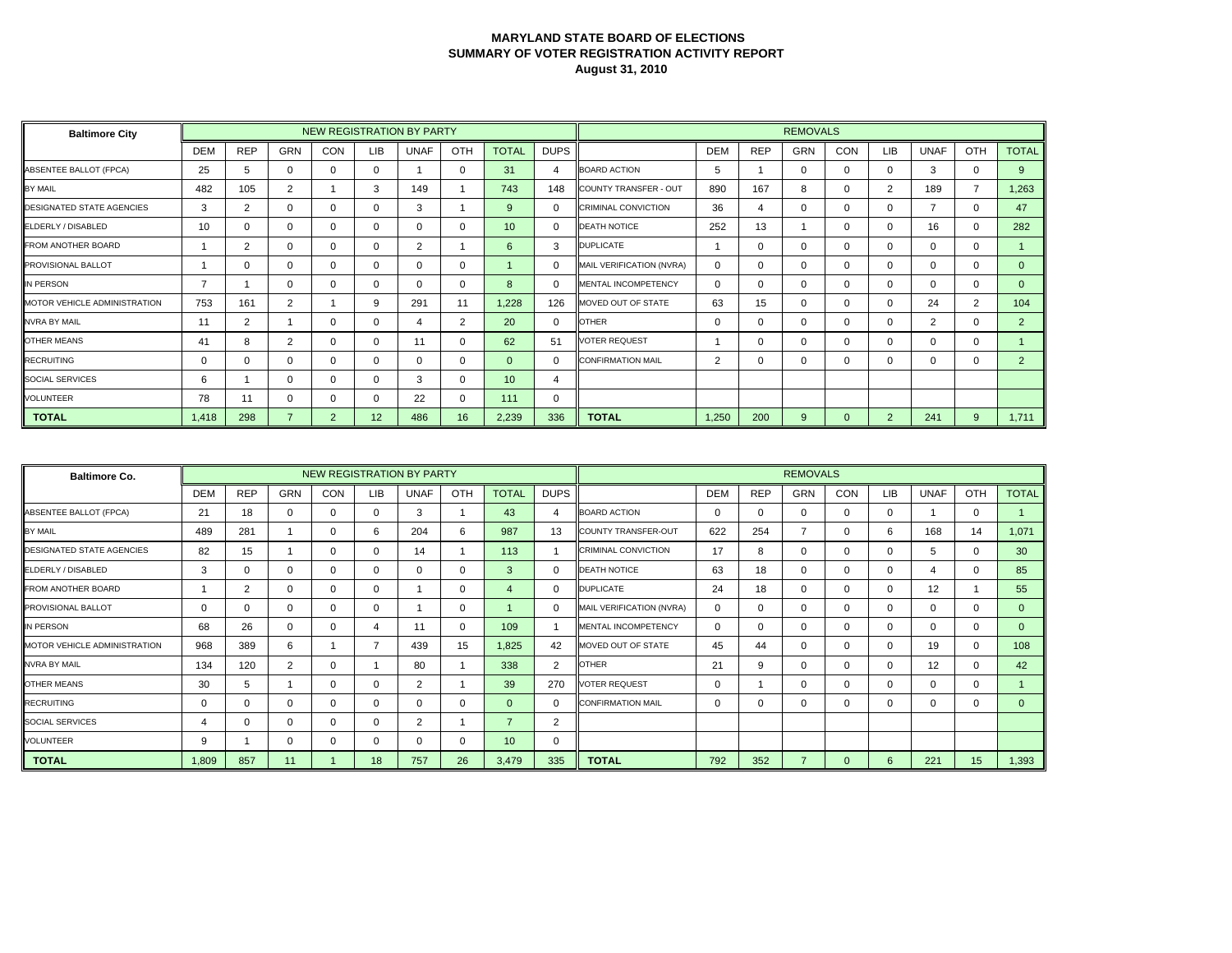| Calvert                          |            |             |            |            |          | NEW REGISTRATION BY PARTY |              |                |             |                            |            |                | <b>REMOVALS</b> |             |             |             |          |                |
|----------------------------------|------------|-------------|------------|------------|----------|---------------------------|--------------|----------------|-------------|----------------------------|------------|----------------|-----------------|-------------|-------------|-------------|----------|----------------|
|                                  | <b>DEM</b> | <b>REP</b>  | <b>GRN</b> | <b>CON</b> | LIB      | <b>UNAF</b>               | OTH          | <b>TOTAL</b>   | <b>DUPS</b> |                            | <b>DEM</b> | <b>REP</b>     | <b>GRN</b>      | <b>CON</b>  | <b>LIB</b>  | <b>UNAF</b> | OTH      | <b>TOTAL</b>   |
| <b>ABSENTEE BALLOT (FPCA)</b>    | 6          | $\mathbf 0$ | $\Omega$   | $\Omega$   | $\Omega$ |                           | $\mathbf 0$  | $\overline{7}$ | 2           | <b>BOARD ACTION</b>        | $\Omega$   | $\Omega$       | $\Omega$        | $\mathbf 0$ | $\mathbf 0$ | $\mathbf 0$ | $\Omega$ | $\overline{0}$ |
| BY MAIL                          | 34         | 64          | $\Omega$   | 0          | 3        | 43                        |              | 145            | 30          | COUNTY TRANSFER - OUT      | 42         | 34             | 0               | 0           | 0           | 17          |          | 94             |
| <b>DESIGNATED STATE AGENCIES</b> | 0          | $\mathbf 0$ | $\Omega$   | 0          |          | 0                         | $\mathbf 0$  | $\Omega$       | 0           | <b>CRIMINAL CONVICTION</b> |            | $\overline{2}$ | 0               | 0           | $\mathbf 0$ | 0           | 0        | 3              |
| ELDERLY / DISABLED               |            | $\mathbf 0$ | $\Omega$   | $\Omega$   | 0        | 0                         | $\mathbf 0$  |                | $\Omega$    | <b>DEATH NOTICE</b>        | 38         | 18             | $\Omega$        | 0           |             | 9           |          | 67             |
| FROM ANOTHER BOARD               | 5          | 0           | $\Omega$   | 0          |          |                           |              | $\overline{7}$ | 2           | <b>DUPLICATE</b>           | 0          | 0              | 0               | 0           | 0           | 0           | 0        | $\mathbf{0}$   |
| PROVISIONAL BALLOT               | 0          | $\mathbf 0$ | $\Omega$   | 0          |          | 0                         | $\mathbf 0$  | $\mathbf{0}$   | 0           | MAIL VERIFICATION (NVRA)   | $\Omega$   | 0              | $\Omega$        | $\mathbf 0$ | $\mathbf 0$ | 0           | 0        | $\mathbf{0}$   |
| IN PERSON                        | 4          | 9           | $\Omega$   | 0          | 0        | 0                         | $\mathbf 0$  | 13             | 2           | <b>MENTAL INCOMPETENCY</b> | $\Omega$   | $\Omega$       | $\Omega$        | 0           | $\mathbf 0$ | $\mathbf 0$ | $\Omega$ | $\Omega$       |
| MOTOR VEHICLE ADMINISTRATION     | 67         | 79          |            | 0          | 2        | 55                        | 4            | 208            | 83          | MOVED OUT OF STATE         |            | 13             | 0               | 0           | 0           |             | $\Omega$ | 24             |
| <b>NVRA BY MAIL</b>              | 11         | 18          | $\Omega$   | 0          |          | 11                        |              | 41             | 5           | <b>OTHER</b>               | 2          | 0              | $\Omega$        | $\Omega$    | $\Omega$    | $\Omega$    | $\Omega$ | $\overline{2}$ |
| <b>OTHER MEANS</b>               | 10         | 9           | $\Omega$   | $\Omega$   | 0        | 3                         |              | 23             | 22          | <b>VOTER REQUEST</b>       | $\Omega$   | 0              | $\Omega$        | 0           | 0           | 0           | $\Omega$ | $\Omega$       |
| <b>RECRUITING</b>                | 0          | 0           | $\Omega$   | 0          |          | 0                         | $\mathbf{0}$ | $\Omega$       | $\Omega$    | <b>CONFIRMATION MAIL</b>   |            | 0              | $\Omega$        | 0           | $\Omega$    | $\Omega$    | 0        |                |
| <b>SOCIAL SERVICES</b>           | 2          | $\mathbf 0$ | $\Omega$   | 0          |          | 0                         | $\mathbf 0$  | 2              | 0           |                            |            |                |                 |             |             |             |          |                |
| <b>VOLUNTEER</b>                 |            | 0           | $\Omega$   | $\Omega$   | 0        | 0                         | $\mathbf{0}$ |                | 0           |                            |            |                |                 |             |             |             |          |                |
| <b>TOTAL</b>                     | 141        | 179         |            | $\Omega$   | 5.       | 114                       | 8            | 448            | 146         | <b>TOTAL</b>               | 88         | 67             | $\Omega$        | $\Omega$    |             | 33          | 2        | 191            |

| Caroline                         |            |             |            |            | NEW REGISTRATION BY PARTY |              |             |                |             |                            |            |              | <b>REMOVALS</b> |             |            |             |          |                  |
|----------------------------------|------------|-------------|------------|------------|---------------------------|--------------|-------------|----------------|-------------|----------------------------|------------|--------------|-----------------|-------------|------------|-------------|----------|------------------|
|                                  | <b>DEM</b> | <b>REP</b>  | <b>GRN</b> | <b>CON</b> | LIB                       | <b>UNAF</b>  | OTH         | <b>TOTAL</b>   | <b>DUPS</b> |                            | <b>DEM</b> | <b>REP</b>   | <b>GRN</b>      | <b>CON</b>  | <b>LIB</b> | <b>UNAF</b> | OTH      | <b>TOTAL</b>     |
| ABSENTEE BALLOT (FPCA)           | 0          |             | $\Omega$   | 0          | 0                         | $\mathbf{0}$ | $\mathbf 0$ |                | $\mathbf 0$ | <b>BOARD ACTION</b>        | 0          | $\mathbf{0}$ | $\Omega$        | $\Omega$    | $\Omega$   | $\mathbf 0$ | $\Omega$ | $\mathbf{0}$     |
| <b>BY MAIL</b>                   | 4          | 25          | $\Omega$   | 0          |                           | 0            | 0           | 29             | 5           | COUNTY TRANSFER - OUT      | 21         | 19           | 0               | $\Omega$    | 0          | 5           |          | 46               |
| <b>DESIGNATED STATE AGENCIES</b> |            | $\mathbf 0$ | $\Omega$   | 0          |                           | 0            | $\mathbf 0$ |                | 0           | <b>CRIMINAL CONVICTION</b> |            | $\mathbf 0$  | $\Omega$        | $\mathbf 0$ | 0          | $\mathbf 0$ | $\Omega$ | $\mathbf{0}$     |
| ELDERLY / DISABLED               | 0          | $\mathbf 0$ | $\Omega$   | 0          |                           | $\mathbf{0}$ | 0           | $\Omega$       | $\Omega$    | <b>DEATH NOTICE</b>        | 15         | 6            | $\Omega$        | $\Omega$    | $\Omega$   | $\mathbf 0$ | $\Omega$ | 21               |
| <b>FROM ANOTHER BOARD</b>        | 0          | 0           | $\Omega$   | 0          |                           | 0            | 0           | $\Omega$       | $\Omega$    | <b>DUPLICATE</b>           |            | 0            | $\Omega$        | $\Omega$    | $\Omega$   |             | $\Omega$ |                  |
| <b>PROVISIONAL BALLOT</b>        | 0          | $\mathbf 0$ | $\Omega$   | 0          |                           | 0            | $\mathbf 0$ | $\mathbf{0}$   | 0           | MAIL VERIFICATION (NVRA)   |            | $\mathbf 0$  | 0               | $\mathbf 0$ | 0          | $\mathbf 0$ | $\Omega$ | $\mathbf{0}$     |
| IN PERSON                        | 9          | 11          | $\Omega$   | 0          |                           | 2            | $\Omega$    | 22             | 3           | MENTAL INCOMPETENCY        |            | $\Omega$     | $\Omega$        | $\Omega$    | $\Omega$   | $\Omega$    | $\Omega$ | $\mathbf{0}$     |
| MOTOR VEHICLE ADMINISTRATION     | 15         | 25          |            |            |                           | 14           | 0           | 56             |             | MOVED OUT OF STATE         | 5          | 8            | 0               | $\Omega$    | $\Omega$   | 2           | $\Omega$ | 15 <sup>15</sup> |
| <b>NVRA BY MAIL</b>              |            | $\mathbf 0$ | $\Omega$   | 0          |                           | 2            | $\mathbf 0$ | 3              | 0           | <b>OTHER</b>               |            | $\mathbf{0}$ | $\Omega$        | 0           | 0          | $\mathbf 0$ | $\Omega$ | $\mathbf{0}$     |
| <b>OTHER MEANS</b>               | 4          | 4           | $\Omega$   | 0          |                           | $\Omega$     | $\Omega$    | 8              | 0           | <b>VOTER REQUEST</b>       |            | 0            | $\Omega$        | $\Omega$    | $\Omega$   | $\Omega$    | $\Omega$ | $\Omega$         |
| <b>RECRUITING</b>                | 0          | $\Omega$    | $\Omega$   | 0          |                           | $\Omega$     | 0           | $\Omega$       | $\Omega$    | <b>CONFIRMATION MAIL</b>   |            | 0            | 0               | $\Omega$    | $\Omega$   | $\Omega$    | $\Omega$ | $\Omega$         |
| <b>SOCIAL SERVICES</b>           |            |             | $\Omega$   | 0          |                           | 2            | $\mathbf 0$ | $\overline{4}$ | $\mathbf 0$ |                            |            |              |                 |             |            |             |          |                  |
| <b>VOLUNTEER</b>                 | 5          | 10          | $\Omega$   | 0          |                           |              | $\Omega$    | 16             | $\Omega$    |                            |            |              |                 |             |            |             |          |                  |
| <b>TOTAL</b>                     | 40         | 77          |            |            |                           | 21           | $\Omega$    | 140            | 15          | <b>TOTAL</b>               | 41         | 33           |                 |             | $\Omega$   | 8           |          | 83               |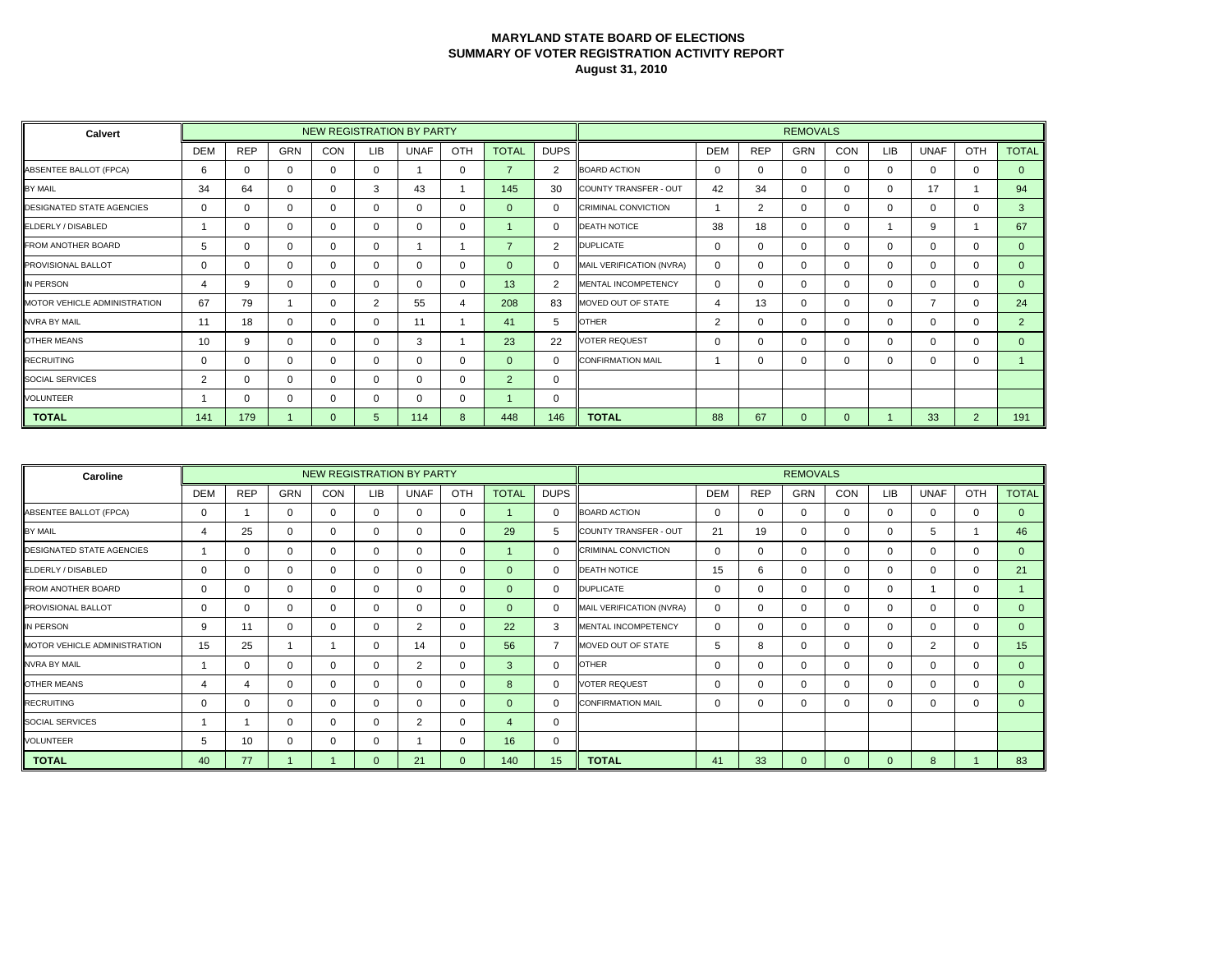| Carroll                             |            |                |                |     |                | <b>NEW REGISTRATION BY PARTY</b> |          |              |             |                            |            |            | <b>REMOVALS</b> |              |            |                |          |                |
|-------------------------------------|------------|----------------|----------------|-----|----------------|----------------------------------|----------|--------------|-------------|----------------------------|------------|------------|-----------------|--------------|------------|----------------|----------|----------------|
|                                     | <b>DEM</b> | <b>REP</b>     | <b>GRN</b>     | CON | LIB            | <b>UNAF</b>                      | OTH      | <b>TOTAL</b> | <b>DUPS</b> |                            | <b>DEM</b> | <b>REP</b> | <b>GRN</b>      | CON          | <b>LIB</b> | <b>UNAF</b>    | OTH      | <b>TOTAL</b>   |
| ABSENTEE BALLOT (FPCA)              | $\Omega$   | 3              | $\Omega$       |     | 0              | $\Omega$                         | 0        | 3            | 2           | <b>BOARD ACTION</b>        | $\Omega$   | $\Omega$   | 0               | $\Omega$     | $\Omega$   | $\Omega$       | $\Omega$ | $\Omega$       |
| <b>BY MAIL</b>                      | 48         | 141            | 0              |     |                | 44                               |          | 235          |             | COUNTY TRANSFER - OUT      | 66         | 75         |                 | $\Omega$     | 0          | 20             |          | 163            |
| <b>DESIGNATED STATE AGENCIES</b>    | 3          | $\overline{2}$ | 0              |     | 0              |                                  | 0        | 6            | $\Omega$    | <b>CRIMINAL CONVICTION</b> | $\Omega$   | 0          |                 | $\Omega$     | $\Omega$   |                | $\Omega$ |                |
| ELDERLY / DISABLED                  | 2          | 7              | 0              |     | $\Omega$       |                                  | 0        | 10           | $\Omega$    | <b>DEATH NOTICE</b>        | 42         | 29         | 0               | $\Omega$     | $\Omega$   | 6              | $\Omega$ | 77             |
| <b>FROM ANOTHER BOARD</b>           | $\Omega$   | $\Omega$       | $\Omega$       |     | 0              | 0                                | 0        | $\Omega$     | $\Omega$    | <b>DUPLICATE</b>           |            | $\Omega$   | 0               | $\Omega$     | $\Omega$   | $\overline{2}$ | $\Omega$ | 3              |
| <b>PROVISIONAL BALLOT</b>           | 0          | $\Omega$       | 0              |     | 0              | $\Omega$                         | 0        | $\Omega$     | $\Omega$    | MAIL VERIFICATION (NVRA)   | $\Omega$   | 0          | 0               | $\Omega$     | $\Omega$   | $\Omega$       | $\Omega$ | $\Omega$       |
| IN PERSON                           | 30         | 46             | 0              |     | $\Omega$       | 15                               | 0        | 91           | 4           | <b>MENTAL INCOMPETENCY</b> | $\Omega$   |            | 0               | $\Omega$     | $\Omega$   | $\Omega$       | $\Omega$ | $\Omega$       |
| <b>MOTOR VEHICLE ADMINISTRATION</b> | 75         | 118            | 2              | n   |                | 89                               |          | 286          | 45          | MOVED OUT OF STATE         | 10         | 27         | $\Omega$        | $\Omega$     |            | 12             |          | 51             |
| <b>NVRA BY MAIL</b>                 | 6          | 13             | 0              |     | 0              | 13                               |          | 33           |             | <b>OTHER</b>               |            | 3          | 0               | $\Omega$     | 0          | 3              | $\Omega$ | $\overline{7}$ |
| <b>OTHER MEANS</b>                  | 3          | 5              | 0              |     | 0              | $\Omega$                         | $\Omega$ | 8            |             | <b>VOTER REQUEST</b>       | $\Omega$   | 0          | 0               | $\Omega$     | $\Omega$   | $\Omega$       | $\Omega$ | $\Omega$       |
| <b>RECRUITING</b>                   | 0          | $\Omega$       | 0              |     | 0              | 0                                | 0        | $\Omega$     | $\Omega$    | <b>CONFIRMATION MAIL</b>   | 3          |            | 0               | $\Omega$     | 0          | 2              | 0        | 6              |
| <b>SOCIAL SERVICES</b>              | 0          | $\Omega$       | 0              |     | 0              | $\Omega$                         | $\Omega$ | $\Omega$     | $\Omega$    |                            |            |            |                 |              |            |                |          |                |
| <b>VOLUNTEER</b>                    | 4          | 30             | 0              |     | 0              | 2                                | 0        | 36           | 0           |                            |            |            |                 |              |            |                |          |                |
| <b>TOTAL</b>                        | 171        | 365            | $\overline{2}$ | 0   | $\overline{2}$ | 165                              | 3        | 708          | 60          | <b>TOTAL</b>               | 123        | 135        |                 | $\mathbf{0}$ |            | 46             | 2        | 308            |

| Cecil                            |            |                |            |            |     | NEW REGISTRATION BY PARTY |              |                 |              |                            |            |            | <b>REMOVALS</b> |          |                |                |                |              |
|----------------------------------|------------|----------------|------------|------------|-----|---------------------------|--------------|-----------------|--------------|----------------------------|------------|------------|-----------------|----------|----------------|----------------|----------------|--------------|
|                                  | <b>DEM</b> | <b>REP</b>     | <b>GRN</b> | <b>CON</b> | LIB | <b>UNAF</b>               | OTH          | <b>TOTAL</b>    | <b>DUPS</b>  |                            | <b>DEM</b> | <b>REP</b> | <b>GRN</b>      | CON      | <b>LIB</b>     | <b>UNAF</b>    | OTH            | <b>TOTAL</b> |
| ABSENTEE BALLOT (FPCA)           |            |                | $\Omega$   | 0          | 0   | $\Omega$                  | 0            | 2               | 0            | <b>BOARD ACTION</b>        | $\Omega$   | 0          | $\mathbf 0$     | $\Omega$ | 0              | $\Omega$       | $\Omega$       | $\mathbf{0}$ |
| BY MAIL                          | 70         | 71             | 0          | 0          | 0   | 25                        | 5            | 171             | 5            | COUNTY TRANSFER - OUT      | 30         | 24         | $\mathbf{0}$    | $\Omega$ | $\overline{2}$ | 9              | 0              | 65           |
| <b>DESIGNATED STATE AGENCIES</b> | 0          |                | 0          | 0          |     | 0                         | 0            |                 | $\mathbf{0}$ | <b>CRIMINAL CONVICTION</b> | 0          | 0          | $\mathbf 0$     | $\Omega$ | 0              | 0              | $\mathbf{0}$   | $\mathbf{0}$ |
| ELDERLY / DISABLED               | 0          | $\Omega$       | $\Omega$   | $\Omega$   |     | $\Omega$                  | 0            | $\Omega$        | $\Omega$     | <b>DEATH NOTICE</b>        | 51         | 33         |                 | $\Omega$ | 0              | 14             | $\overline{2}$ | 101          |
| <b>FROM ANOTHER BOARD</b>        | 0          | $\mathbf 0$    | $\Omega$   | 0          |     | 0                         | $\mathbf 0$  | $\Omega$        | $\Omega$     | <b>DUPLICATE</b>           |            |            | $\mathbf{0}$    | $\Omega$ | 0              | $\Omega$       | $\mathbf 0$    |              |
| <b>PROVISIONAL BALLOT</b>        | 0          | $\mathbf 0$    | $\Omega$   | 0          |     | $\Omega$                  | 0            | $\Omega$        | $\mathbf{0}$ | MAIL VERIFICATION (NVRA)   |            | 5          | $\mathbf 0$     | $\Omega$ | ∩              | 10             | 0              | 22           |
| IN PERSON                        | 6          | 3              | $\Omega$   | $\Omega$   | 0   |                           | $\mathbf 0$  | 10 <sup>°</sup> |              | MENTAL INCOMPETENCY        | 0          | 0          | $\mathbf{0}$    | $\Omega$ | 0              | $\Omega$       | 0              | $\mathbf{0}$ |
| MOTOR VEHICLE ADMINISTRATION     | 55         | 69             |            | 0          | 3   | 65                        | 13           | 206             | $\Omega$     | MOVED OUT OF STATE         | 10         | 13         | $\mathbf{0}$    | $\Omega$ | 0              | 9              | 2              | 34           |
| <b>NVRA BY MAIL</b>              | 0          | $\overline{2}$ | $\Omega$   | 0          | 0   | $\Omega$                  | $\mathbf{0}$ | $\overline{2}$  | $\mathbf{0}$ | <b>OTHER</b>               | 0          | 0          | $\Omega$        | $\Omega$ | 0              |                | $\mathbf{0}$   |              |
| <b>OTHER MEANS</b>               | 0          |                | $\Omega$   | 0          |     | $\Omega$                  | 0            |                 | $\Omega$     | <b>VOTER REQUEST</b>       | 0          | 0          | $\Omega$        | $\Omega$ | 0              | $\Omega$       | $\Omega$       | $\Omega$     |
| <b>RECRUITING</b>                | 0          | 0              | $\Omega$   | $\Omega$   |     | $\mathbf{0}$              | $\mathbf{0}$ | $\Omega$        | $\Omega$     | <b>CONFIRMATION MAIL</b>   | 2          |            | $\mathbf{0}$    | $\Omega$ | 0              | $\overline{2}$ | $\Omega$       | 5            |
| SOCIAL SERVICES                  | 0          | 0              | $\Omega$   | 0          |     | 5                         | 0            | $\overline{5}$  | 0            |                            |            |            |                 |          |                |                |                |              |
| <b>VOLUNTEER</b>                 | 0          | $\mathbf 0$    | 0          | 0          |     | 0                         | 0            | $\mathbf{0}$    | 0            |                            |            |            |                 |          |                |                |                |              |
| <b>TOTAL</b>                     | 132        | 148            |            | $\Omega$   | 3   | 96                        | 18           | 398             | $6^{\circ}$  | <b>TOTAL</b>               | 100        | 77         |                 | $\Omega$ | $\overline{2}$ | 45             | Δ              | 229          |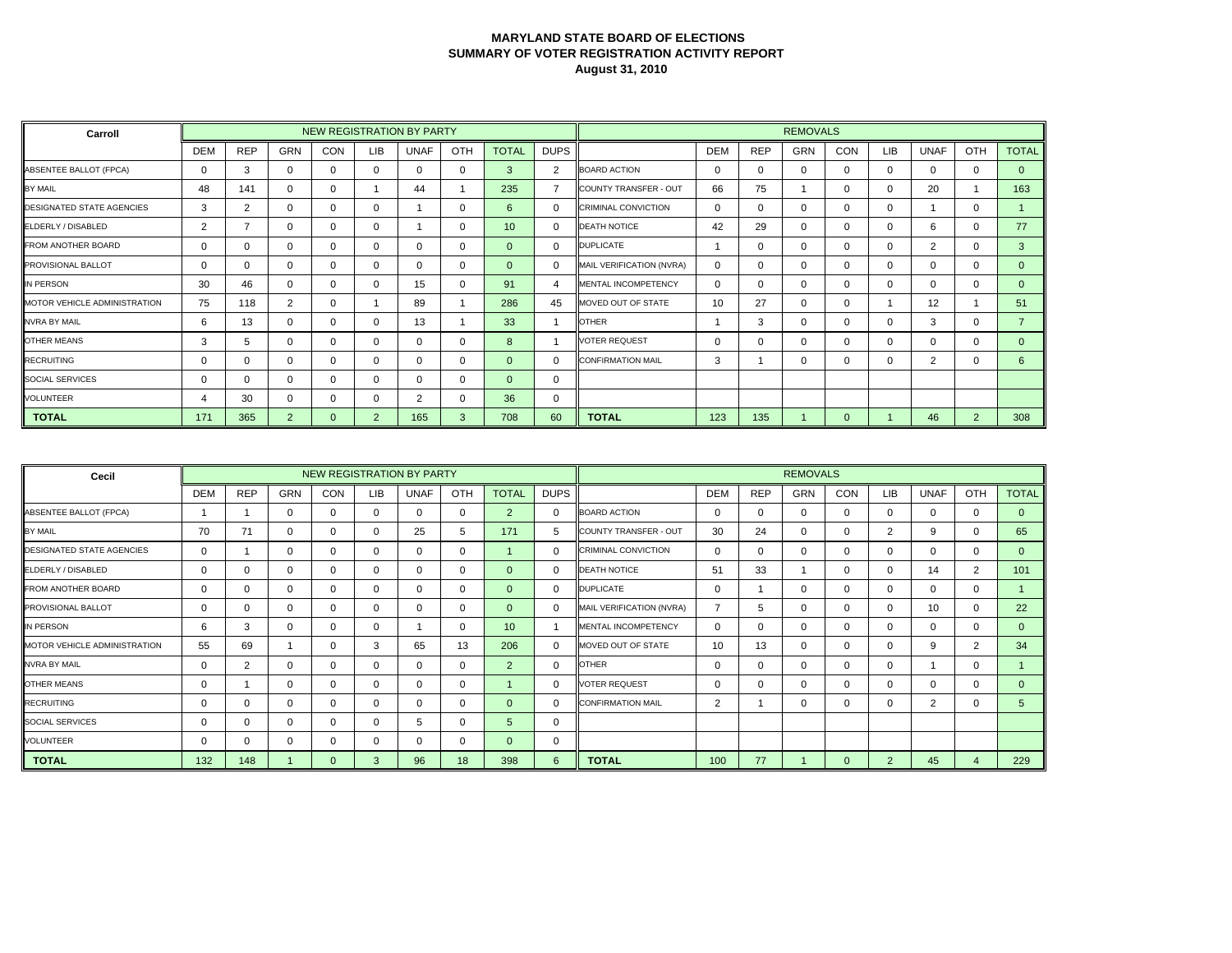| <b>Charles</b>                      |                |            |            |     |                | <b>NEW REGISTRATION BY PARTY</b> |          |                |             |                            |                |            | <b>REMOVALS</b> |              |            |             |          |                |
|-------------------------------------|----------------|------------|------------|-----|----------------|----------------------------------|----------|----------------|-------------|----------------------------|----------------|------------|-----------------|--------------|------------|-------------|----------|----------------|
|                                     | <b>DEM</b>     | <b>REP</b> | <b>GRN</b> | CON | LIB            | <b>UNAF</b>                      | OTH      | <b>TOTAL</b>   | <b>DUPS</b> |                            | <b>DEM</b>     | <b>REP</b> | <b>GRN</b>      | CON          | <b>LIB</b> | <b>UNAF</b> | OTH      | <b>TOTAL</b>   |
| ABSENTEE BALLOT (FPCA)              | 8              | 2          | $\Omega$   |     | 0              | 3                                | 0        | 13             |             | <b>BOARD ACTION</b>        | $\Omega$       | $\Omega$   | 0               | $\Omega$     | $\Omega$   | $\Omega$    | $\Omega$ | $\Omega$       |
| BY MAIL                             | 65             | 39         | 0          |     | 0              | 26                               |          | 131            | 10          | COUNTY TRANSFER - OUT      | 98             | 41         | 0               | $\Omega$     | $\Omega$   | 47          | $\Omega$ | 186            |
| <b>DESIGNATED STATE AGENCIES</b>    | 0              | $\Omega$   | 0          |     | 0              | 0                                | 0        | $\overline{0}$ | $\Omega$    | <b>CRIMINAL CONVICTION</b> | $\Omega$       | 0          | 0               | $\Omega$     | $\Omega$   | $\Omega$    | $\Omega$ | $\mathbf{0}$   |
| ELDERLY / DISABLED                  | $\overline{7}$ |            | 0          |     | 0              | 0                                | 0        | 8              | $\Omega$    | <b>DEATH NOTICE</b>        | 44             | 21         | 0               | $\Omega$     | $\Omega$   | 4           | $\Omega$ | 69             |
| <b>FROM ANOTHER BOARD</b>           | 7              |            | $\Omega$   |     | 0              |                                  | 0        | 9              |             | <b>DUPLICATE</b>           | $\Omega$       | 3          | 0               | $\Omega$     | $\Omega$   | $\Omega$    | $\Omega$ | 3              |
| <b>PROVISIONAL BALLOT</b>           | 0              | $\Omega$   | 0          |     | 0              | $\Omega$                         | 0        | $\Omega$       | $\Omega$    | MAIL VERIFICATION (NVRA)   | $\Omega$       | 0          | 0               | $\Omega$     | $\Omega$   | $\Omega$    | $\Omega$ | $\Omega$       |
| IN PERSON                           | 42             | 11         |            |     | $\Omega$       |                                  |          | 59             | 3           | <b>MENTAL INCOMPETENCY</b> | $\Omega$       | $\Omega$   | 0               | $\Omega$     | $\Omega$   | $\Omega$    | $\Omega$ | $\Omega$       |
| <b>MOTOR VEHICLE ADMINISTRATION</b> | 190            | 68         | 0          |     | 2              | 89                               |          | 350            | 68          | MOVED OUT OF STATE         | 16             | 24         | $\Omega$        | $\Omega$     | $\Omega$   | 10          | $\Omega$ | 50             |
| <b>NVRA BY MAIL</b>                 |                | 8          | 0          |     | 0              | 3                                | 0        | 12             | 0           | <b>OTHER</b>               |                | U          | 0               | $\Omega$     | 0          |             | $\Omega$ | 2              |
| <b>OTHER MEANS</b>                  | 9              | 2          | 0          |     | 0              | 5                                | 0        | 16             | $\Omega$    | <b>VOTER REQUEST</b>       | $\overline{2}$ | 0          | 0               | $\Omega$     | $\Omega$   | $\Omega$    | $\Omega$ | $\overline{2}$ |
| <b>RECRUITING</b>                   | 0              | $\Omega$   | 0          |     | 0              | 0                                | 0        | $\Omega$       | $\Omega$    | <b>CONFIRMATION MAIL</b>   | $\Omega$       | 0          | 0               | $\Omega$     | 0          | $\Omega$    | 0        | $\Omega$       |
| <b>SOCIAL SERVICES</b>              | 0              | $\Omega$   | 0          |     | 0              | $\Omega$                         | $\Omega$ | $\Omega$       | $\Omega$    |                            |                |            |                 |              |            |             |          |                |
| <b>VOLUNTEER</b>                    | 18             |            | 0          |     | 0              | 0                                | 0        | 19             | 0           |                            |                |            |                 |              |            |             |          |                |
| <b>TOTAL</b>                        | 347            | 133        |            | 0   | $\overline{2}$ | 131                              | 3        | 617            | 83          | <b>TOTAL</b>               | 161            | 89         | 0               | $\mathbf{0}$ | $\Omega$   | 62          | $\Omega$ | 312            |

| <b>Dorchester</b>                |            |             |            |            |          | NEW REGISTRATION BY PARTY |                |                |                |                            |            |                | <b>REMOVALS</b> |          |            |                |              |                |
|----------------------------------|------------|-------------|------------|------------|----------|---------------------------|----------------|----------------|----------------|----------------------------|------------|----------------|-----------------|----------|------------|----------------|--------------|----------------|
|                                  | <b>DEM</b> | <b>REP</b>  | <b>GRN</b> | <b>CON</b> | LIB      | <b>UNAF</b>               | OTH            | <b>TOTAL</b>   | <b>DUPS</b>    |                            | <b>DEM</b> | <b>REP</b>     | <b>GRN</b>      | CON      | <b>LIB</b> | <b>UNAF</b>    | OTH          | <b>TOTAL</b>   |
| ABSENTEE BALLOT (FPCA)           | 5          |             | $\Omega$   | 0          | 0        | $\Omega$                  | 0              | 6              | 15             | <b>BOARD ACTION</b>        | $\Omega$   | 0              | $\mathbf 0$     | $\Omega$ | 0          | $\Omega$       | $\Omega$     | $\mathbf{0}$   |
| BY MAIL                          | 13         | 14          | 0          | 0          |          | $\overline{ }$            |                | 35             | 15             | COUNTY TRANSFER - OUT      | 23         | 23             | $\mathbf{0}$    | $\Omega$ |            | 11             |              | 59             |
| <b>DESIGNATED STATE AGENCIES</b> |            | $\mathbf 0$ | 0          | 0          | 0        |                           | 0              | $\overline{2}$ | $\mathbf{0}$   | <b>CRIMINAL CONVICTION</b> | 0          | 0              | $\mathbf 0$     | $\Omega$ | 0          |                | $\mathbf{0}$ |                |
| ELDERLY / DISABLED               | 0          | $\Omega$    | $\Omega$   | $\Omega$   |          | $\Omega$                  | 0              | $\Omega$       | $\Omega$       | <b>DEATH NOTICE</b>        | 10         | $\overline{7}$ | $\mathbf{0}$    | $\Omega$ | 0          | $\overline{2}$ | $\Omega$     | 19             |
| <b>FROM ANOTHER BOARD</b>        |            |             | $\Omega$   | 0          |          | 0                         | 0              | $\overline{2}$ | $\Omega$       | <b>DUPLICATE</b>           |            |                | $\mathbf{0}$    | $\Omega$ | 0          | $\Omega$       | 0            | 2              |
| <b>PROVISIONAL BALLOT</b>        | 0          | $\mathbf 0$ | $\Omega$   | 0          |          | $\Omega$                  | 0              | $\Omega$       | $\mathbf{0}$   | MAIL VERIFICATION (NVRA)   | $\Omega$   | 0              | $\mathbf 0$     | $\Omega$ | 0          | $\Omega$       | $\mathbf{0}$ | $\mathbf{0}$   |
| IN PERSON                        | 9          | 11          | $\Omega$   | $\Omega$   |          | 3                         | $\mathbf 0$    | 23             |                | MENTAL INCOMPETENCY        | 0          | 0              | $\mathbf{0}$    | $\Omega$ | 0          | $\Omega$       | 0            | $\Omega$       |
| MOTOR VEHICLE ADMINISTRATION     | 18         | 11          | $\Omega$   | 0          |          | 9                         |                | 39             | $\overline{ }$ | MOVED OUT OF STATE         | $\Omega$   | 0              | $\mathbf{0}$    | $\Omega$ | $\Omega$   |                | $\Omega$     |                |
| <b>NVRA BY MAIL</b>              | 2          | 3           | $\Omega$   | $\Omega$   | 0        |                           | $\mathbf{0}$   | 6              | $\mathbf{0}$   | <b>OTHER</b>               | 0          | 0              | $\Omega$        | $\Omega$ | 0          | $\Omega$       | $\mathbf{0}$ | $\Omega$       |
| <b>OTHER MEANS</b>               | 14         | 9           | $\Omega$   | 0          |          | 0                         | 0              | 23             | 3              | <b>VOTER REQUEST</b>       | 0          | 2              | $\mathbf{0}$    | $\Omega$ | 0          | $\Omega$       | $\Omega$     | $\overline{2}$ |
| <b>RECRUITING</b>                | 0          | 0           | $\Omega$   | $\Omega$   |          | 0                         | $\mathbf{0}$   | $\Omega$       | $\Omega$       | <b>CONFIRMATION MAIL</b>   | 0          | 0              | $\mathbf{0}$    | $\Omega$ | $\Omega$   | $\Omega$       | $\Omega$     | $\Omega$       |
| SOCIAL SERVICES                  |            | $\Omega$    | $\Omega$   | 0          | 0        |                           | 0              | $\overline{2}$ | 0              |                            |            |                |                 |          |            |                |              |                |
| <b>VOLUNTEER</b>                 | 11         | 5           | 0          | 0          |          | $\overline{2}$            | $\mathbf 0$    | 18             | 0              |                            |            |                |                 |          |            |                |              |                |
| <b>TOTAL</b>                     | 75         | 55          | $\Omega$   | $\Omega$   | $\Omega$ | 24                        | $\overline{2}$ | 156            | 41             | <b>TOTAL</b>               | 34         | 33             | $\Omega$        | $\Omega$ |            | 15             |              | 84             |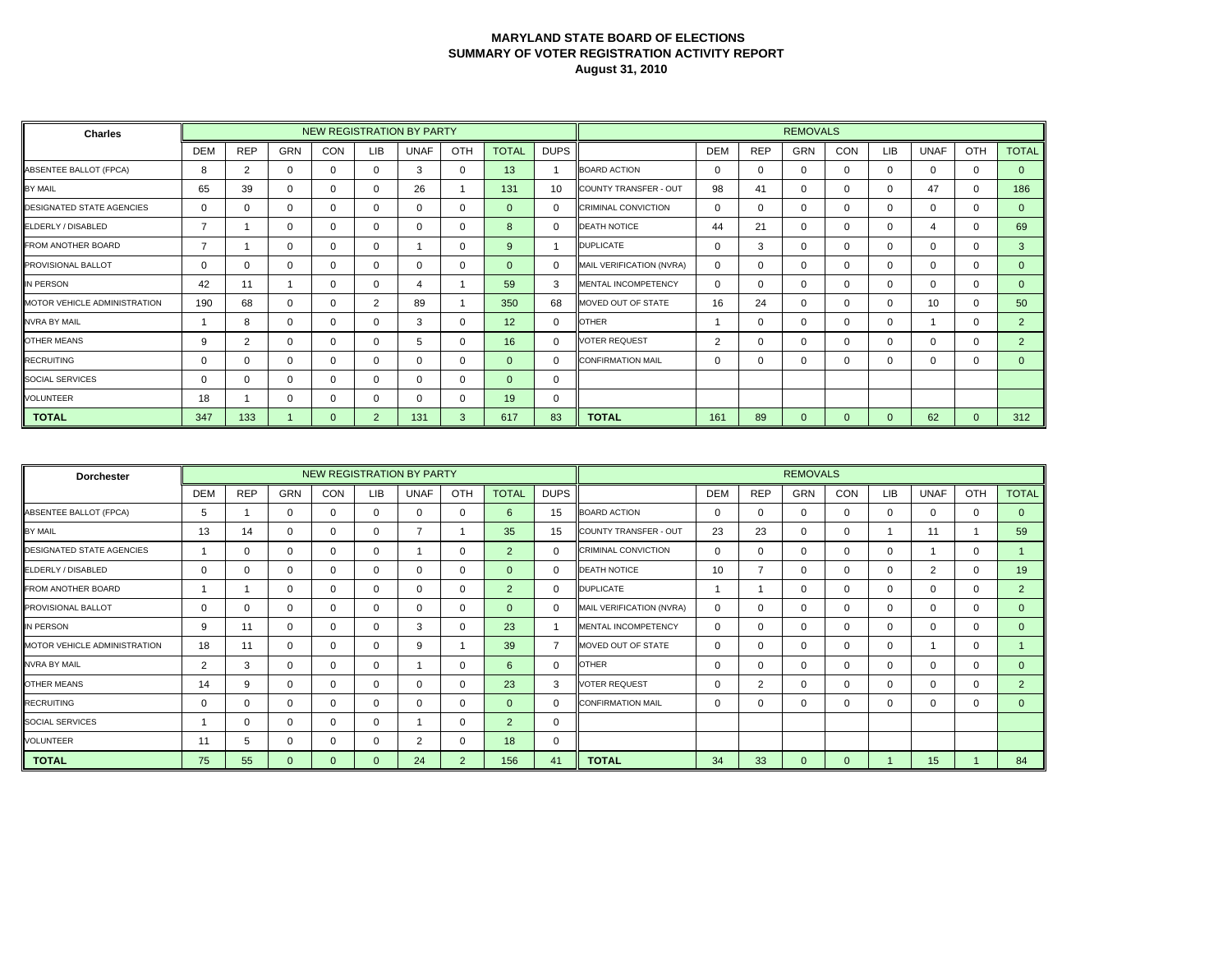| Frederick                        |            |            |            | NEW REGISTRATION BY PARTY |            |                |              |              |             |                            |            |            | <b>REMOVALS</b> |            |          |             |             |                |
|----------------------------------|------------|------------|------------|---------------------------|------------|----------------|--------------|--------------|-------------|----------------------------|------------|------------|-----------------|------------|----------|-------------|-------------|----------------|
|                                  | <b>DEM</b> | <b>REP</b> | <b>GRN</b> | CON                       | <b>LIB</b> | <b>UNAF</b>    | OTH          | <b>TOTAL</b> | <b>DUPS</b> |                            | <b>DEM</b> | <b>REP</b> | <b>GRN</b>      | <b>CON</b> | LIB      | <b>UNAF</b> | OTH         | <b>TOTAL</b>   |
| ABSENTEE BALLOT (FPCA)           | 3          |            | 0          | 0                         | $\Omega$   |                | 0            | 5            | 16          | <b>BOARD ACTION</b>        | $\Omega$   | 0          | $\Omega$        | 0          | $\Omega$ | 0           | $\mathbf 0$ | $\Omega$       |
| BY MAIL                          | 79         | 109        | $\Omega$   | $\Omega$                  | 3          | 60             |              | 252          | 16          | COUNTY TRANSFER - OUT      | 93         | 82         |                 | 0          |          | 84          | $\Omega$    | 261            |
| <b>DESIGNATED STATE AGENCIES</b> | 0          | $\Omega$   | 0          | $\mathbf 0$               | $\Omega$   | 2              | $\mathbf 0$  | 2            | 0           | <b>CRIMINAL CONVICTION</b> |            |            | 0               | 0          | $\Omega$ | 2           | $\mathbf 0$ |                |
| ELDERLY / DISABLED               | $\Omega$   | 4          | $\Omega$   | $\Omega$                  | $\Omega$   |                | $\Omega$     | 5            | 2           | <b>DEATH NOTICE</b>        | 78         | 66         | $\Omega$        | 0          | $\Omega$ | 15          | $\mathbf 0$ | 159            |
| <b>FROM ANOTHER BOARD</b>        | 18         | 19         | $\Omega$   | $\Omega$                  | $\Omega$   | 10             | 0            | 47           |             | <b>DUPLICATE</b>           | 0          | 0          | $\Omega$        | 0          | $\Omega$ | $\Omega$    | 0           | $\Omega$       |
| PROVISIONAL BALLOT               | 0          | $\Omega$   | $\Omega$   | 0                         | $\Omega$   | 0              | 0            | $\Omega$     | $\Omega$    | MAIL VERIFICATION (NVRA)   | $\Omega$   | 0          | $\Omega$        | 0          | $\Omega$ | 0           | $\mathbf 0$ | $\Omega$       |
| IN PERSON                        | 17         | 19         | $\Omega$   | $\Omega$                  | $\Omega$   | $\overline{ }$ | 0            | 43           | 4           | MENTAL INCOMPETENCY        | $\Omega$   | 0          | $\Omega$        | 0          | $\Omega$ | 0           | 0           | $\Omega$       |
| MOTOR VEHICLE ADMINISTRATION     | 159        | 141        | 0          |                           | 3          | 177            | $\mathbf{0}$ | 481          | 65          | MOVED OUT OF STATE         | 31         | 23         | 0               | 0          | $\Omega$ | 16          |             | 71             |
| <b>NVRA BY MAIL</b>              | 24         | 29         | 0          | 0                         | 3          | 18             | 0            | 74           | 17          | <b>OTHER</b>               | 0          | 0          | $\Omega$        | 0          | $\Omega$ | 2           | 4           | 6              |
| <b>OTHER MEANS</b>               | 25         | 30         | $\Omega$   | $\Omega$                  |            | 28             | $\mathbf 0$  | 84           | 39          | <b>VOTER REQUEST</b>       | $\Omega$   |            | $\Omega$        | 0          | $\Omega$ |             | $\mathbf 0$ | $\overline{2}$ |
| <b>RECRUITING</b>                | 0          | $\Omega$   | $\Omega$   | $\Omega$                  | $\Omega$   | 0              | 0            | $\Omega$     | 0           | <b>CONFIRMATION MAIL</b>   | $\Omega$   | 0          | $\Omega$        | 0          | $\Omega$ | 0           | 0           | $\Omega$       |
| SOCIAL SERVICES                  | 4          |            | $\Omega$   | $\Omega$                  | $\Omega$   | 6              | $\mathbf 0$  | 11           |             |                            |            |            |                 |            |          |             |             |                |
| <b>VOLUNTEER</b>                 | 10         | 23         | $\Omega$   |                           | $\Omega$   | 4              | 0            | 38           | 0           |                            |            |            |                 |            |          |             |             |                |
| <b>TOTAL</b>                     | 339        | 376        | $\Omega$   | -2                        | 10         | 314            |              | 1,042        | 161         | <b>TOTAL</b>               | 203        | 173        |                 | 0          |          | 120         | 5           | 503            |

| Garrett                          |            |                |            |            |          | NEW REGISTRATION BY PARTY |              |                |              |                            |            |                | <b>REMOVALS</b> |          |            |                |              |              |
|----------------------------------|------------|----------------|------------|------------|----------|---------------------------|--------------|----------------|--------------|----------------------------|------------|----------------|-----------------|----------|------------|----------------|--------------|--------------|
|                                  | <b>DEM</b> | <b>REP</b>     | <b>GRN</b> | <b>CON</b> | LIB      | <b>UNAF</b>               | OTH          | <b>TOTAL</b>   | <b>DUPS</b>  |                            | <b>DEM</b> | <b>REP</b>     | <b>GRN</b>      | CON      | <b>LIB</b> | <b>UNAF</b>    | OTH          | <b>TOTAL</b> |
| ABSENTEE BALLOT (FPCA)           | 0          | 2              | $\Omega$   | 0          | 0        | $\Omega$                  | 0            | $\overline{2}$ |              | <b>BOARD ACTION</b>        | $\Omega$   | 0              | $\mathbf 0$     | $\Omega$ | 0          | $\Omega$       | 0            | $\mathbf{0}$ |
| BY MAIL                          | 2          | 15             | 0          | 0          |          | 8                         | 0            | 25             | 4            | COUNTY TRANSFER - OUT      | 8          | $\overline{ }$ | $\mathbf{0}$    | $\Omega$ | 0          | $\overline{2}$ | 0            | 17           |
| <b>DESIGNATED STATE AGENCIES</b> | 0          | 4              | 0          | 0          |          | 0                         | 0            | $\overline{4}$ | $\mathbf{0}$ | <b>CRIMINAL CONVICTION</b> | 0          |                | $\mathbf 0$     | $\Omega$ | 0          | 0              | $\mathbf{0}$ |              |
| ELDERLY / DISABLED               | 0          | $\Omega$       | $\Omega$   | $\Omega$   |          | $\Omega$                  | 0            | $\Omega$       | $\Omega$     | <b>DEATH NOTICE</b>        | 5.         | 13             | $\Omega$        | $\Omega$ | $\Omega$   |                | $\Omega$     | 19           |
| <b>FROM ANOTHER BOARD</b>        |            | 0              | $\Omega$   | 0          |          | $\mathbf{0}$              | 0            |                | 0            | <b>DUPLICATE</b>           |            | 0              | $\mathbf 0$     | $\Omega$ | 0          | $\Omega$       | 0            | $\Omega$     |
| <b>PROVISIONAL BALLOT</b>        | 0          | $\mathbf 0$    | $\Omega$   | 0          |          | $\Omega$                  | 0            | $\Omega$       | $\mathbf{0}$ | MAIL VERIFICATION (NVRA)   | $\Omega$   | $\Omega$       | $\mathbf 0$     | $\Omega$ | 0          | $\Omega$       | $\mathbf{0}$ | $\mathbf{0}$ |
| IN PERSON                        | 4          | 20             | $\Omega$   | $\Omega$   |          | 3                         | $\mathbf 0$  | 27             | $\Omega$     | MENTAL INCOMPETENCY        | 0          | 0              | $\mathbf{0}$    | $\Omega$ | 0          | $\Omega$       | 0            | $\Omega$     |
| MOTOR VEHICLE ADMINISTRATION     | 13         | 12             | $\Omega$   | 0          | U        | 11                        | $\mathbf{0}$ | 36             | 9            | MOVED OUT OF STATE         |            | 3              | $\mathbf{0}$    | $\Omega$ | 0          | $\Omega$       | $\Omega$     | 3            |
| <b>NVRA BY MAIL</b>              |            | 6              | $\Omega$   | 0          | 0        | $\Omega$                  | $\mathbf 0$  | 7              | $\mathbf{0}$ | <b>OTHER</b>               | 0          | 0              | $\Omega$        | $\Omega$ | 0          | $\Omega$       | $\mathbf{0}$ | $\Omega$     |
| <b>OTHER MEANS</b>               |            | 0              | $\Omega$   | 0          |          | 0                         | 0            |                | $\Omega$     | <b>VOTER REQUEST</b>       | 0          | 0              | $\Omega$        | $\Omega$ | 0          | $\Omega$       | $\Omega$     | $\Omega$     |
| <b>RECRUITING</b>                | 0          | 0              | $\Omega$   | $\Omega$   |          | 0                         | 0            | $\Omega$       | $\Omega$     | <b>CONFIRMATION MAIL</b>   | 0          | 0              | $\mathbf{0}$    | $\Omega$ | $\Omega$   | $\Omega$       | $\Omega$     | $\Omega$     |
| SOCIAL SERVICES                  |            | $\overline{2}$ | $\Omega$   | 0          | 0        |                           | $\mathbf 0$  | 4              | 3            |                            |            |                |                 |          |            |                |              |              |
| <b>VOLUNTEER</b>                 | 0          |                | 0          | 0          |          | 0                         | $\mathbf 0$  |                | 0            |                            |            |                |                 |          |            |                |              |              |
| <b>TOTAL</b>                     | 23         | 62             | $\Omega$   | $\Omega$   | $\Omega$ | 23                        | $\mathbf{0}$ | 108            | 17           | <b>TOTAL</b>               | 13         | 24             | $\Omega$        | $\Omega$ | $\Omega$   | 3              | $\Omega$     | 40           |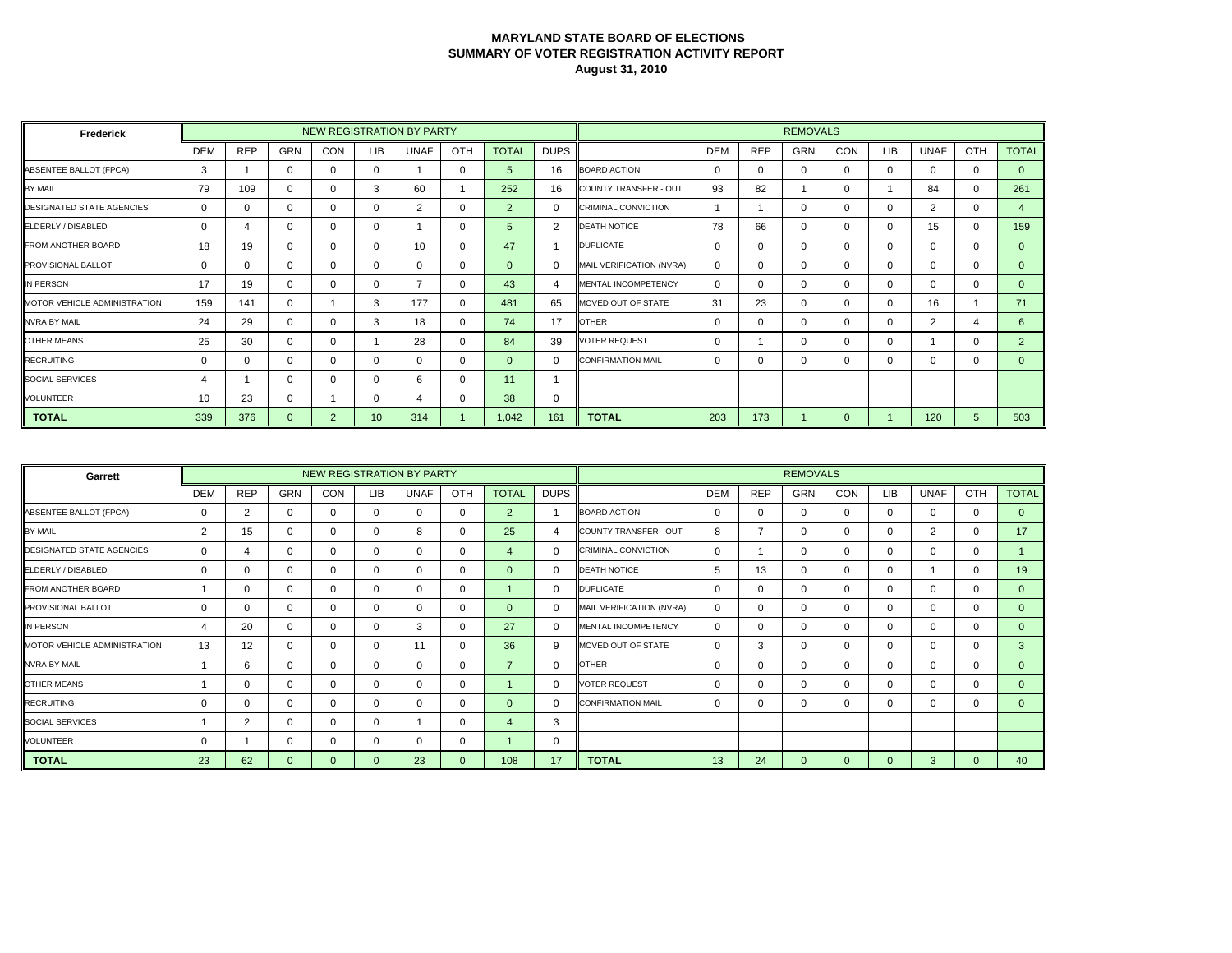| <b>Harford</b>                      |                |            |                |            |            | NEW REGISTRATION BY PARTY |                |                |             |                            |                |            | <b>REMOVALS</b> |            |            |                |          |                  |
|-------------------------------------|----------------|------------|----------------|------------|------------|---------------------------|----------------|----------------|-------------|----------------------------|----------------|------------|-----------------|------------|------------|----------------|----------|------------------|
|                                     | <b>DEM</b>     | <b>REP</b> | <b>GRN</b>     | <b>CON</b> | <b>LIB</b> | <b>UNAF</b>               | OTH            | <b>TOTAL</b>   | <b>DUPS</b> |                            | <b>DEM</b>     | <b>REP</b> | <b>GRN</b>      | <b>CON</b> | <b>LIB</b> | <b>UNAF</b>    | OTH      | <b>TOTAL</b>     |
| ABSENTEE BALLOT (FPCA)              | 3              | 3          | 0              |            | $\Omega$   | $\Omega$                  | $\mathbf{0}$   | 6              | $\Omega$    | <b>BOARD ACTION</b>        | $\Omega$       | 2          | 0               | $\Omega$   | $\Omega$   | $\Omega$       | $\Omega$ | $\overline{2}$   |
| BY MAIL                             | 55             | 109        | 2              |            |            | 30                        | 0              | 197            |             | COUNTY TRANSFER - OUT      | 114            | 92         |                 | $\Omega$   |            | 40             | 3        | 251              |
| <b>DESIGNATED STATE AGENCIES</b>    |                |            | 0              |            | 0          | $\Omega$                  | 0              | $\overline{2}$ | $\Omega$    | <b>CRIMINAL CONVICTION</b> | 4              | 2          | 0               | $\Omega$   | $\Omega$   | $\Omega$       | $\Omega$ | 6                |
| ELDERLY / DISABLED                  | 0              | $\Omega$   | 0              |            | 0          | $\Omega$                  | 0              | $\Omega$       | $\Omega$    | <b>DEATH NOTICE</b>        | 91             | 52         | 0               | $\Omega$   | $\Omega$   | 6              | 0        | 149              |
| <b>FROM ANOTHER BOARD</b>           | 5              | 5          | 0              |            | 0          | 4                         | $\Omega$       | 14             | $\Omega$    | <b>DUPLICATE</b>           | $\Omega$       | 3          | 0               | $\Omega$   | $\Omega$   | $\Omega$       | 0        | 3                |
| <b>PROVISIONAL BALLOT</b>           | 0              | 0          | 0              |            | 0          | $\Omega$                  | 0              | $\Omega$       | 0           | MAIL VERIFICATION (NVRA)   | $\Omega$       |            | 0               | $\Omega$   | $\Omega$   | $\Omega$       | $\Omega$ | $\Omega$         |
| IN PERSON                           | 16             | 35         | 0              |            |            | 5                         | 2              | 59             | $\Omega$    | <b>MENTAL INCOMPETENCY</b> | $\Omega$       | 0          | 0               | 0          | $\Omega$   | $\Omega$       | $\Omega$ | $\mathbf{0}$     |
| <b>MOTOR VEHICLE ADMINISTRATION</b> | 190            | 201        | 0              |            | 3          | 166                       | $\mathbf{0}$   | 560            | 19          | MOVED OUT OF STATE         | 15             | 28         | 0               | $\Omega$   | $\Omega$   | $\overline{7}$ |          | 51               |
| <b>NVRA BY MAIL</b>                 | 19             | 28         | 0              |            | 0          | 9                         | 0              | 56             |             | <b>OTHER</b>               | $\overline{2}$ |            | 0               | $\Omega$   | 0          | 2              | $\Omega$ | $\boldsymbol{4}$ |
| <b>OTHER MEANS</b>                  | 4              | 21         | 0              |            |            | 13                        | 0              | 39             | 3           | <b>VOTER REQUEST</b>       | $\Omega$       | 0          | 0               | $\Omega$   | $\Omega$   | $\Omega$       | $\Omega$ | $\Omega$         |
| <b>RECRUITING</b>                   | 0              | $\Omega$   | 0              |            | 0          | 0                         | 0              | $\Omega$       | $\Omega$    | <b>CONFIRMATION MAIL</b>   | 0              |            | 0               | 0          | 0          | $\Omega$       | 0        | $\mathbf{0}$     |
| <b>SOCIAL SERVICES</b>              | $\overline{2}$ |            | 0              |            | 0          | $\Omega$                  | 0              | 3              | 0           |                            |                |            |                 |            |            |                |          |                  |
| <b>VOLUNTEER</b>                    |                | 32         | 0              |            | 0          | 14                        | 0              | 53             | 0           |                            |                |            |                 |            |            |                |          |                  |
| <b>TOTAL</b>                        | 302            | 436        | $\overline{2}$ | 0          | 6          | 241                       | $\overline{2}$ | 989            | 24          | <b>TOTAL</b>               | 226            | 179        |                 | 0          |            | 55             | 4        | 466              |

| Howard                           |            |             |          |     |            | NEW REGISTRATION BY PARTY |             |                |             |                            |            |            | <b>REMOVALS</b> |          |                |             |              |                |
|----------------------------------|------------|-------------|----------|-----|------------|---------------------------|-------------|----------------|-------------|----------------------------|------------|------------|-----------------|----------|----------------|-------------|--------------|----------------|
|                                  | <b>DEM</b> | <b>REP</b>  | GRN      | CON | <b>LIB</b> | <b>UNAF</b>               | OTH         | <b>TOTAL</b>   | <b>DUPS</b> |                            | <b>DEM</b> | <b>REP</b> | <b>GRN</b>      | CON      | LIB            | <b>UNAF</b> | OTH          | <b>TOTAL</b>   |
| ABSENTEE BALLOT (FPCA)           | 16         | 2           | ∩        | 0   | $\Omega$   |                           | $\mathbf 0$ | 19             | 2           | <b>BOARD ACTION</b>        |            | 0          | 0               | $\Omega$ | 0              | 0           | 0            |                |
| BY MAIL                          | 192        | 153         | 4        | 0   | 8          | 110                       | 8           | 475            | 22          | COUNTY TRANSFER - OUT      | 245        | 135        |                 | $\Omega$ | $\overline{2}$ | 105         |              | 489            |
| <b>DESIGNATED STATE AGENCIES</b> | 2          | $\mathbf 0$ | ∩        | 0   |            | $\mathbf 0$               | $\mathbf 0$ | 2              | 0           | <b>CRIMINAL CONVICTION</b> | 0          | 0          | $\mathbf 0$     | $\Omega$ | 0              | 0           | $\mathbf{0}$ | $\overline{0}$ |
| ELDERLY / DISABLED               | 0          |             | ∩        | 0   |            | 0                         | $\mathbf 0$ |                | 0           | <b>DEATH NOTICE</b>        | 79         | 31         | $\mathbf{0}$    | $\Omega$ | 0              | 11          | 3            | 124            |
| FROM ANOTHER BOARD               | 3          | 2           | ∩        | 0   | 2          | 2                         | $\Omega$    | 9              |             | <b>DUPLICATE</b>           |            | 0          | 0               | $\Omega$ | 0              | $\Omega$    | 0            |                |
| <b>PROVISIONAL BALLOT</b>        | 0          | $\mathbf 0$ | ∩        | 0   |            | $\mathbf 0$               | $\mathbf 0$ | $\overline{0}$ |             | MAIL VERIFICATION (NVRA)   | 0          | $\Omega$   | $\mathbf 0$     | $\Omega$ | 0              | 0           | 0            | $\overline{0}$ |
| IN PERSON                        | 22         | 29          | $\Omega$ | 0   | 2          | 4                         | $\mathbf 0$ | 57             | 0           | <b>MENTAL INCOMPETENCY</b> | 0          | 0          | $\mathbf{0}$    | $\Omega$ | 0              | 0           | $\Omega$     | $\mathbf{0}$   |
| MOTOR VEHICLE ADMINISTRATION     | 322        | 148         | ∩        | 3   | 6          | 196                       | 9           | 684            | 22          | MOVED OUT OF STATE         | 25         | 17         | 0               | $\Omega$ |                | 12          | 0            | 55             |
| <b>NVRA BY MAIL</b>              | 24         | 19          | ∩        | 0   |            | 14                        |             | 58             |             | <b>OTHER</b>               |            |            | $\mathbf 0$     | $\Omega$ | $\Omega$       | 0           | 0            | 5              |
| <b>OTHER MEANS</b>               | 19         | 8           | ∩        | 0   |            | 0                         | $\mathbf 0$ | 28             | 45          | <b>VOTER REQUEST</b>       | O          |            | 0               | $\Omega$ | 0              | 0           | $\Omega$     |                |
| <b>RECRUITING</b>                | $\Omega$   | 0           | ∩        | 0   |            | 0                         | $\Omega$    | $\Omega$       | 0           | <b>CONFIRMATION MAIL</b>   |            | 0          | $\Omega$        | $\Omega$ | 0              | $\Omega$    | $\Omega$     | $\Omega$       |
| <b>SOCIAL SERVICES</b>           | 2          |             | ∩        | 0   |            | 3                         | $\mathbf 0$ | 6              | 2           |                            |            |            |                 |          |                |             |              |                |
| <b>VOLUNTEER</b>                 | 7          |             | ∩        | 0   |            | 4                         | $\mathbf 0$ | 18             | 0           |                            |            |            |                 |          |                |             |              |                |
| <b>TOTAL</b>                     | 609        | 370         | 4        | 3   | 19         | 334                       | 18          | 1,357          | 96          | <b>TOTAL</b>               | 355        | 185        |                 |          | 3              | 128         |              | 676            |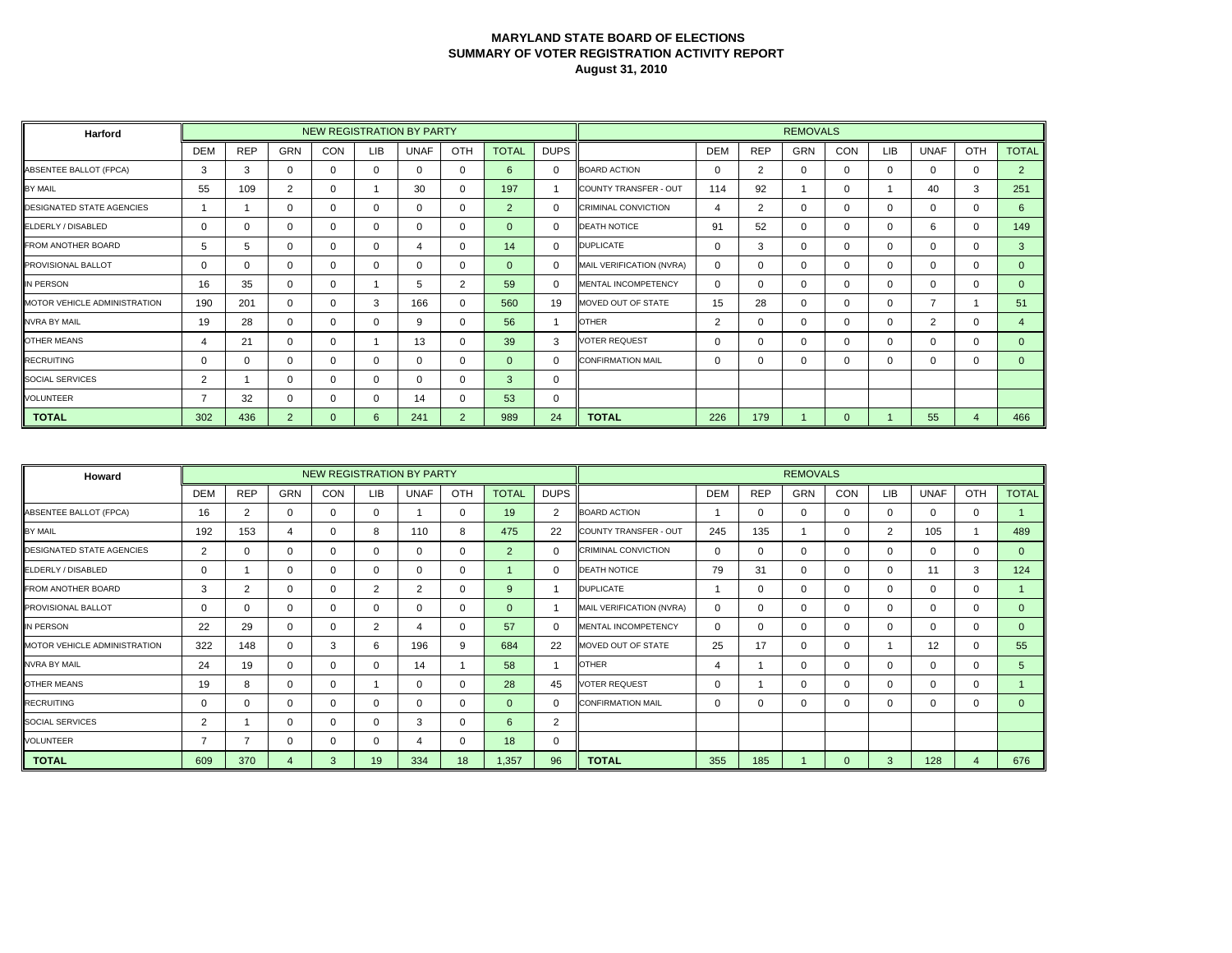| Kent                             |            |             |            |            |     | NEW REGISTRATION BY PARTY |              |              |             |                            |            |            | <b>REMOVALS</b> |             |             |             |          |                 |
|----------------------------------|------------|-------------|------------|------------|-----|---------------------------|--------------|--------------|-------------|----------------------------|------------|------------|-----------------|-------------|-------------|-------------|----------|-----------------|
|                                  | <b>DEM</b> | <b>REP</b>  | <b>GRN</b> | <b>CON</b> | LIB | UNAF                      | OTH          | <b>TOTAL</b> | <b>DUPS</b> |                            | <b>DEM</b> | <b>REP</b> | <b>GRN</b>      | <b>CON</b>  | <b>LIB</b>  | <b>UNAF</b> | OTH      | <b>TOTAL</b>    |
| ABSENTEE BALLOT (FPCA)           | 0          | $\mathbf 0$ | $\Omega$   | 0          | 0   | $\Omega$                  | $\mathbf 0$  | $\Omega$     | $\Omega$    | <b>BOARD ACTION</b>        | $\Omega$   | 0          | $\Omega$        | $\mathbf 0$ | $\mathbf 0$ | 0           | $\Omega$ | $\mathbf{0}$    |
| BY MAIL                          | 16         | 18          | $\Omega$   | 0          |     | 4                         | $\mathbf 0$  | 38           | 4           | COUNTY TRANSFER - OUT      | 11         | 8          | $\Omega$        | $\Omega$    | $\Omega$    | 5           |          | 25              |
| <b>DESIGNATED STATE AGENCIES</b> | 0          | 0           | 0          | 0          | 0   | 0                         | $\mathbf 0$  | $\Omega$     | $\Omega$    | <b>CRIMINAL CONVICTION</b> |            | 0          | 0               | 0           | $\mathbf 0$ | $\mathbf 0$ | 0        |                 |
| ELDERLY / DISABLED               | $\Omega$   | $\mathbf 0$ | $\Omega$   | 0          | O   | 0                         | $\mathbf 0$  | $\Omega$     |             | <b>DEATH NOTICE</b>        | 13         | 10         | $\Omega$        | $\Omega$    | $\mathbf 0$ |             | $\Omega$ | 24              |
| <b>FROM ANOTHER BOARD</b>        | $\Omega$   | 0           | $\Omega$   | 0          |     | 0                         | $\mathbf 0$  | $\Omega$     | 0           | <b>DUPLICATE</b>           | $\Omega$   | 0          | $\Omega$        | $\Omega$    | 0           | $\Omega$    | $\Omega$ | $\Omega$        |
| PROVISIONAL BALLOT               | 0          | $\mathbf 0$ | $\Omega$   | 0          |     | 0                         | $\mathbf 0$  | $\Omega$     | 0           | MAIL VERIFICATION (NVRA)   | $\Omega$   | 0          | $\Omega$        | 0           | $\mathbf 0$ | $\Omega$    | $\Omega$ | $\mathbf{0}$    |
| IN PERSON                        | 4          | 6           | $\Omega$   | 0          |     | 2                         | $\mathbf 0$  | 12           |             | <b>MENTAL INCOMPETENCY</b> | $\Omega$   | $\Omega$   | $\Omega$        | 0           | $\Omega$    | $\Omega$    | $\Omega$ | $\Omega$        |
| MOTOR VEHICLE ADMINISTRATION     | 14         |             |            | 0          |     | 13                        |              | 36           | 10          | MOVED OUT OF STATE         | 3          | 6          | 0               | 0           | 0           |             | 0        | 10 <sup>°</sup> |
| <b>NVRA BY MAIL</b>              | 0          |             | $\Omega$   | 0          |     | 4                         | $\mathbf 0$  | 5            | 0           | <b>OTHER</b>               | $\Omega$   | 0          | $\Omega$        | $\mathbf 0$ | $\mathbf 0$ | 0           | 0        | $\mathbf{0}$    |
| <b>OTHER MEANS</b>               |            | 2           | $\Omega$   | 0          |     | 0                         | $\mathbf 0$  | 3            |             | <b>VOTER REQUEST</b>       | $\Omega$   | $\Omega$   | $\Omega$        | $\Omega$    | $\Omega$    | $\Omega$    | $\Omega$ | $\Omega$        |
| <b>RECRUITING</b>                | 0          | 0           | $\Omega$   | 0          | U   | 0                         | $\mathbf 0$  | $\Omega$     | $\Omega$    | <b>CONFIRMATION MAIL</b>   | $\Omega$   | 0          | $\Omega$        | 0           | 0           | $\Omega$    | 0        | $\Omega$        |
| <b>SOCIAL SERVICES</b>           | 0          | $\mathbf 0$ | $\Omega$   | 0          |     | 0                         | $\mathbf 0$  | $\Omega$     | 0           |                            |            |            |                 |             |             |             |          |                 |
| <b>VOLUNTEER</b>                 | 0          | 0           | $\Omega$   | 0          | 0   | 0                         | $\mathbf{0}$ | $\Omega$     | 0           |                            |            |            |                 |             |             |             |          |                 |
| <b>TOTAL</b>                     | 35         | 34          |            |            | n.  | 23                        |              | 94           | 17          | <b>TOTAL</b>               | 28         | 24         | $\Omega$        | $\Omega$    | $\Omega$    | ⇁           |          | 60              |

| Montgomery                       |            |             |            |                |     | NEW REGISTRATION BY PARTY |              |                |              |                            |            |            | <b>REMOVALS</b> |            |                |                |              |                 |
|----------------------------------|------------|-------------|------------|----------------|-----|---------------------------|--------------|----------------|--------------|----------------------------|------------|------------|-----------------|------------|----------------|----------------|--------------|-----------------|
|                                  | <b>DEM</b> | <b>REP</b>  | <b>GRN</b> | <b>CON</b>     | LIB | <b>UNAF</b>               | OTH          | <b>TOTAL</b>   | <b>DUPS</b>  |                            | <b>DEM</b> | <b>REP</b> | <b>GRN</b>      | <b>CON</b> | LIB            | <b>UNAF</b>    | OTH          | <b>TOTAL</b>    |
| ABSENTEE BALLOT (FPCA)           | 34         | 10          | $\Omega$   | 0              |     | 8                         |              | 53             | 16           | <b>BOARD ACTION</b>        | 0          | 0          | $\mathbf 0$     | $\Omega$   | 0              | $\overline{2}$ | $\Omega$     | $\overline{2}$  |
| BY MAIL                          | 383        | 143         | 3          |                | 5   | 189                       | 5            | 729            | 247          | COUNTY TRANSFER - OUT      | 382        | 161        | 4               | $\Omega$   | $\overline{2}$ | 163            |              | 713             |
| <b>DESIGNATED STATE AGENCIES</b> | 2          | $\mathbf 0$ | 0          | 0              |     | 2                         | $\mathbf 0$  | $\overline{4}$ | $\mathbf{0}$ | <b>CRIMINAL CONVICTION</b> | 2          | 0          | $\mathbf 0$     | $\Omega$   | 0              | 0              | $\mathbf{0}$ | $\overline{2}$  |
| ELDERLY / DISABLED               | 0          | $\Omega$    | $\Omega$   | 0              |     | $\Omega$                  | 0            | $\Omega$       | 3            | <b>DEATH NOTICE</b>        | 287        | 138        | $\Omega$        | $\Omega$   | $\overline{2}$ | 51             |              | 479             |
| <b>FROM ANOTHER BOARD</b>        | 3          | $\mathbf 0$ | $\Omega$   | 0              |     | 2                         | 0            | $\overline{5}$ | 11           | <b>DUPLICATE</b>           | 5          |            | $\mathbf{0}$    | $\Omega$   | 0              |                | $\Omega$     | 10 <sup>°</sup> |
| <b>PROVISIONAL BALLOT</b>        | 0          | $\mathbf 0$ | $\Omega$   | 0              |     | $\Omega$                  | $\mathbf 0$  | $\Omega$       | $\mathbf{0}$ | MAIL VERIFICATION (NVRA)   | $\Omega$   | 0          | $\mathbf 0$     | $\Omega$   | 0              | $\Omega$       | $\mathbf{0}$ | $\mathbf{0}$    |
| IN PERSON                        | 51         | 19          |            | 0              |     | 14                        | $\mathbf 0$  | 86             | 2            | MENTAL INCOMPETENCY        | 0          | 0          | $\mathbf{0}$    | $\Omega$   | 0              | $\Omega$       | $\Omega$     | $\mathbf{0}$    |
| MOTOR VEHICLE ADMINISTRATION     | 998        | 281         |            |                | 13  | 721                       | 13           | 2,034          | 410          | MOVED OUT OF STATE         | 127        | 63         | 4               | $\Omega$   | 0              | 64             |              | 259             |
| <b>NVRA BY MAIL</b>              | 2          | 0           | $\Omega$   | 0              |     |                           | $\mathbf{0}$ | 3              | $\mathbf{0}$ | <b>OTHER</b>               |            |            | $\Omega$        | $\Omega$   | ∩              | 24             | $\Omega$     | 32              |
| <b>OTHER MEANS</b>               | 195        | 65          | 3          | 0              |     | 77                        | 2            | 343            | 61           | <b>VOTER REQUEST</b>       |            |            | $\Omega$        | $\Omega$   | 0              | 3              | $\Omega$     | 8               |
| <b>RECRUITING</b>                | 0          | 0           | $\Omega$   | 0              |     | 0                         | 0            | $\Omega$       | $\Omega$     | <b>CONFIRMATION MAIL</b>   | 2          | 0          |                 | $\Omega$   | O              | $\Omega$       | $\Omega$     | 3               |
| SOCIAL SERVICES                  | 0          |             | $\Omega$   | $\Omega$       |     | $\Omega$                  | $\mathbf 0$  |                | 0            |                            |            |            |                 |            |                |                |              |                 |
| <b>VOLUNTEER</b>                 | 71         | 6           | 0          | 0              |     | 19                        | $\mathbf 0$  | 96             | 0            |                            |            |            |                 |            |                |                |              |                 |
| <b>TOTAL</b>                     | 1.739      | 525         | 14         | $\overline{2}$ | 20  | 0.033                     | 21           | 3,354          | 750          | <b>TOTAL</b>               | 816        | 365        | 9               | $\Omega$   | Δ              | 311            | 3            | 1,508           |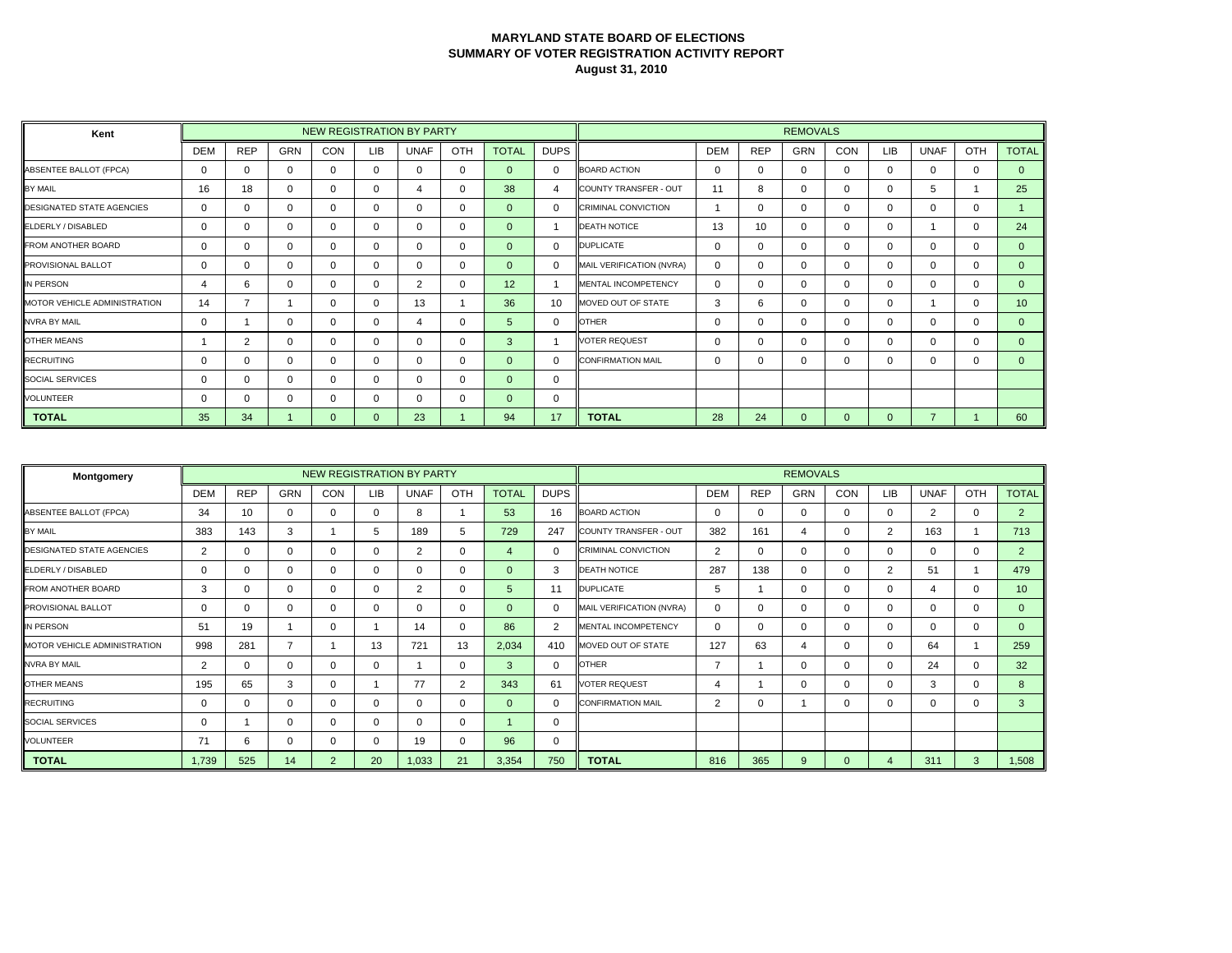| <b>Prince George's</b>              |            |            |                |            |            | NEW REGISTRATION BY PARTY |     |              |                |                            |                   |            | <b>REMOVALS</b> |            |          |             |          |              |
|-------------------------------------|------------|------------|----------------|------------|------------|---------------------------|-----|--------------|----------------|----------------------------|-------------------|------------|-----------------|------------|----------|-------------|----------|--------------|
|                                     | <b>DEM</b> | <b>REP</b> | <b>GRN</b>     | <b>CON</b> | <b>LIB</b> | <b>UNAF</b>               | OTH | <b>TOTAL</b> | <b>DUPS</b>    |                            | <b>DEM</b>        | <b>REP</b> | <b>GRN</b>      | <b>CON</b> | LIB      | <b>UNAF</b> | OTH      | <b>TOTAL</b> |
| ABSENTEE BALLOT (FPCA)              | 7          | $\Omega$   | 0              |            | 0          |                           |     | 9            | 14             | <b>BOARD ACTION</b>        | $\Omega$          | 0          | 0               | $\Omega$   | $\Omega$ | $\Omega$    | $\Omega$ | $\Omega$     |
| <b>BY MAIL</b>                      | 381        | 56         |                |            |            | 133                       | 0   | 572          | 412            | COUNTY TRANSFER - OUT      | 582               | 140        | 5               | $\Omega$   | 6        | 99          | 44       | 876          |
| <b>DESIGNATED STATE AGENCIES</b>    | 6          | $\Omega$   | 0              |            | 0          | 2                         | 0   | 8            | 15             | <b>CRIMINAL CONVICTION</b> | $12 \overline{ }$ | 2          | 0               | $\Omega$   | 0        | 2           | $\Omega$ | 16           |
| ELDERLY / DISABLED                  | 0          | $\Omega$   | 0              |            | 0          | $\Omega$                  | 0   | $\Omega$     | 3              | <b>DEATH NOTICE</b>        | 638               | 83         | 0               | $\Omega$   | 0        | 26          | 35       | 782          |
| <b>FROM ANOTHER BOARD</b>           | 7          |            | 0              |            | 0          |                           |     | 10           | 53             | <b>DUPLICATE</b>           | 131               | 13         | 0               | $\Omega$   | $\Omega$ | 34          | 4        | 182          |
| <b>PROVISIONAL BALLOT</b>           | 0          | 0          | 0              |            | 0          | $\Omega$                  | 0   | $\Omega$     | 3              | MAIL VERIFICATION (NVRA)   | 0                 |            | 0               | $\Omega$   | 0        | $\Omega$    | $\Omega$ | $\Omega$     |
| IN PERSON                           | 56         | 5          | 0              |            | 0          | 8                         | 0   | 69           | 8              | <b>MENTAL INCOMPETENCY</b> | $\Omega$          |            | 0               | $\Omega$   | $\Omega$ | $\Omega$    | $\Omega$ | $\mathbf{0}$ |
| <b>MOTOR VEHICLE ADMINISTRATION</b> | 1.214      | 132        | 0              |            | 5          | 393                       | 9   | 1,753        | 239            | MOVED OUT OF STATE         | 99                | 17         | 0               | $\Omega$   | $\Omega$ | 20          | 31       | 167          |
| <b>NVRA BY MAIL</b>                 |            | $\Omega$   | 0              |            | 0          | $\Omega$                  | 0   |              | $\Omega$       | <b>OTHER</b>               | 3                 |            | 0               | $\Omega$   | 0        |             | -        | 11           |
| <b>OTHER MEANS</b>                  | 66         | 3          |                |            |            | 20                        |     | 92           | 204            | <b>VOTER REQUEST</b>       | 3                 |            | 0               | $\Omega$   | $\Omega$ | $\Omega$    |          | 5            |
| <b>RECRUITING</b>                   | 0          | $\Omega$   | 0              |            | 0          | $\Omega$                  | 0   | $\Omega$     | $\Omega$       | <b>CONFIRMATION MAIL</b>   | 0                 |            | 0               | $\Omega$   | 0        | $\Omega$    |          |              |
| <b>SOCIAL SERVICES</b>              | 4          | $\Omega$   | 0              |            | 0          | 2                         | 0   | 6            | $\overline{2}$ |                            |                   |            |                 |            |          |             |          |              |
| <b>VOLUNTEER</b>                    | 46         | 5          | 0              |            | 0          | 15                        | 0   | 66           | 0              |                            |                   |            |                 |            |          |             |          |              |
| <b>TOTAL</b>                        | 1,788      | 202        | $\overline{2}$ | 0          |            | 575                       | 12  | 2,586        | 953            | <b>TOTAL</b>               | 1,468             | 256        | 5               | $\Omega$   | 6        | 182         | 123      | 2,040        |

| Queen Anne's                     |            |            |          | NEW REGISTRATION BY PARTY |            |             |             |                |             |                            |            |                 | <b>REMOVALS</b> |          |     |             |              |                 |
|----------------------------------|------------|------------|----------|---------------------------|------------|-------------|-------------|----------------|-------------|----------------------------|------------|-----------------|-----------------|----------|-----|-------------|--------------|-----------------|
|                                  | <b>DEM</b> | <b>REP</b> | GRN      | CON                       | <b>LIB</b> | <b>UNAF</b> | OTH         | <b>TOTAL</b>   | <b>DUPS</b> |                            | <b>DEM</b> | <b>REP</b>      | <b>GRN</b>      | CON      | LIB | <b>UNAF</b> | OTH          | <b>TOTAL</b>    |
| ABSENTEE BALLOT (FPCA)           | 0          | 0          | ∩        | 0                         | $\Omega$   | 0           | $\mathbf 0$ | $\mathbf{0}$   | $\mathbf 0$ | <b>BOARD ACTION</b>        | 0          | 0               | $\mathbf{0}$    | $\Omega$ | 0   | 0           | 0            | $\mathbf{0}$    |
| BY MAIL                          | 12         | 19         | $\Omega$ | 0                         | $\Omega$   | 20          |             | 52             | 0           | COUNTY TRANSFER - OUT      | 23         | 33              | 0               | $\Omega$ | 0   | 10          | 0            | 66              |
| <b>DESIGNATED STATE AGENCIES</b> | 0          | 2          | ∩        | 0                         |            |             |             | $\overline{4}$ | 0           | <b>CRIMINAL CONVICTION</b> | 0          | $\Omega$        | $\mathbf 0$     | $\Omega$ | 0   | 0           | $\mathbf{0}$ | $\overline{0}$  |
| ELDERLY / DISABLED               | 2          | 0          | ∩        | 0                         |            | 0           | $\mathbf 0$ | $\overline{2}$ | 0           | <b>DEATH NOTICE</b>        | 21         | 12 <sup>2</sup> | $\mathbf{0}$    | $\Omega$ | 0   | Δ           |              | 38              |
| FROM ANOTHER BOARD               |            | $\Omega$   | ∩        | 0                         |            |             | 0           | 2              | $\Omega$    | <b>DUPLICATE</b>           |            | 0               | 0               | $\Omega$ | 0   | $\Omega$    | 0            | $\Omega$        |
| <b>PROVISIONAL BALLOT</b>        |            | 0          | ∩        | 0                         |            |             | $\mathbf 0$ | 2              | 0           | MAIL VERIFICATION (NVRA)   | 0          | $\Omega$        | $\mathbf 0$     | $\Omega$ | 0   | 0           | 0            | $\overline{0}$  |
| IN PERSON                        | 11         | 5          | ∩        | 0                         |            | 0           | $\mathbf 0$ | 16             | 0           | <b>MENTAL INCOMPETENCY</b> | 0          | $\Omega$        | $\mathbf{0}$    | $\Omega$ | 0   | 0           | $\Omega$     | $\mathbf{0}$    |
| MOTOR VEHICLE ADMINISTRATION     | 41         | 47         | ∩        | 0                         |            | 30          | 0           | 118            | 0           | MOVED OUT OF STATE         |            | 2               | 0               | $\Omega$ | 0   |             | $\Omega$     | 10 <sup>°</sup> |
| <b>NVRA BY MAIL</b>              | 15         | 54         |          |                           | 2          | 26          | $\mathbf 0$ | 99             | $\mathbf 0$ | <b>OTHER</b>               |            | 0               | $\mathbf 0$     | $\Omega$ | 0   | 0           | $\mathbf{0}$ | $\overline{0}$  |
| <b>OTHER MEANS</b>               | 5          | 4          | ∩        | 0                         |            | 4           | $\mathbf 0$ | 13             | 3           | <b>VOTER REQUEST</b>       | O          | 0               | $\mathbf{0}$    | $\Omega$ | 0   | 0           | $\Omega$     | $\Omega$        |
| <b>RECRUITING</b>                | $\Omega$   | 0          | ∩        | 0                         |            | 0           | $\Omega$    | $\Omega$       | 0           | <b>CONFIRMATION MAIL</b>   |            | 2               | 0               | $\Omega$ | 0   |             | $\Omega$     |                 |
| <b>SOCIAL SERVICES</b>           | 0          | 2          | ∩        | 0                         |            | $\mathbf 0$ | $\mathbf 0$ | 2              | $\mathbf 0$ |                            |            |                 |                 |          |     |             |              |                 |
| <b>VOLUNTEER</b>                 | 0          | 0          | ∩        | 0                         |            | 0           | $\mathbf 0$ | $\Omega$       | 0           |                            |            |                 |                 |          |     |             |              |                 |
| <b>TOTAL</b>                     | 88         | 133        |          |                           | 2          | 83          | 2           | 310            | 3           | <b>TOTAL</b>               | 52         | 49              | $\Omega$        |          | 0   | 16          |              | 118             |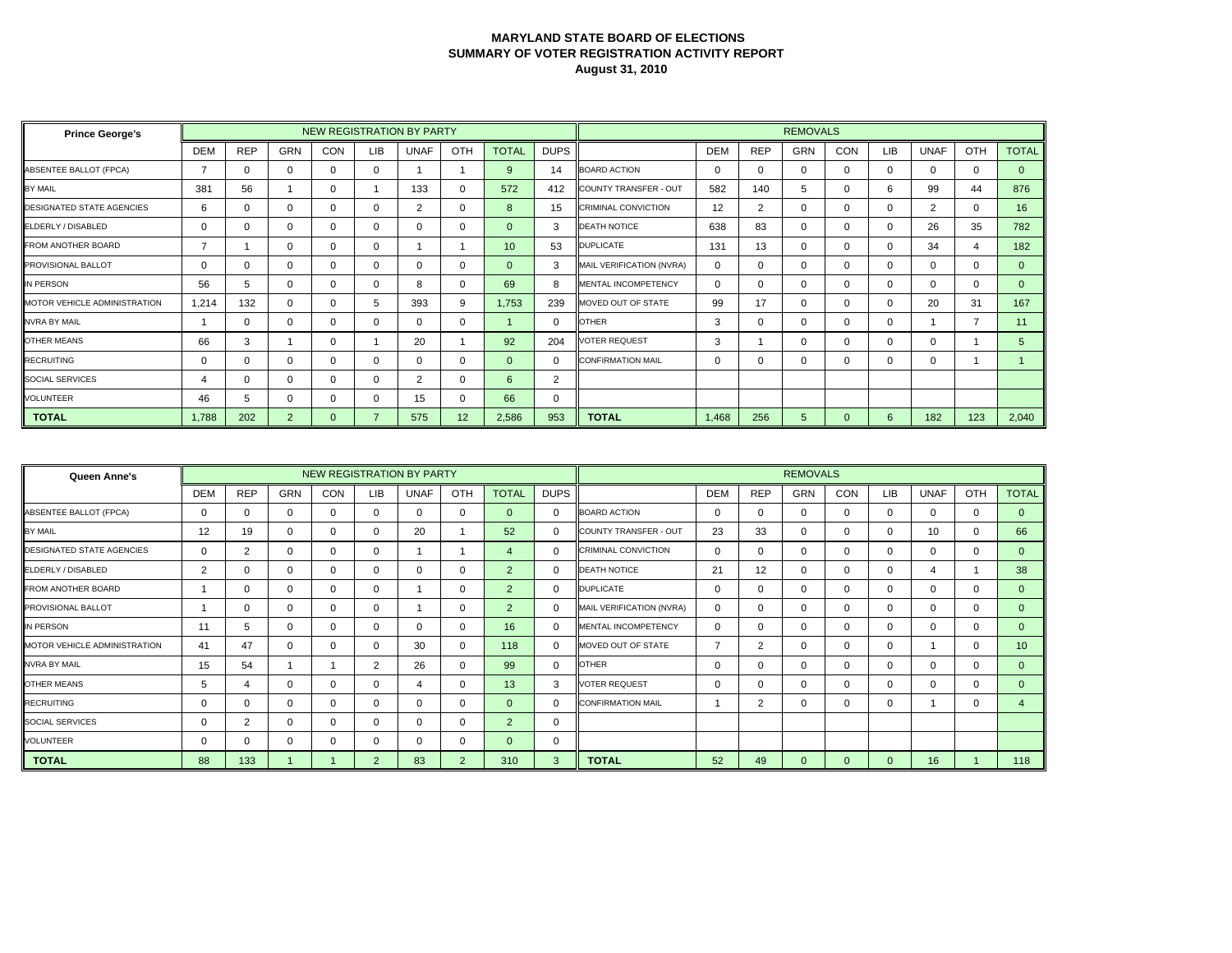| St. Mary's                       |            |            |                |     |     | <b>NEW REGISTRATION BY PARTY</b> |                |                |             |                            |                |            | <b>REMOVALS</b> |              |            |             |          |                |
|----------------------------------|------------|------------|----------------|-----|-----|----------------------------------|----------------|----------------|-------------|----------------------------|----------------|------------|-----------------|--------------|------------|-------------|----------|----------------|
|                                  | <b>DEM</b> | <b>REP</b> | <b>GRN</b>     | CON | LIB | <b>UNAF</b>                      | OTH            | <b>TOTAL</b>   | <b>DUPS</b> |                            | <b>DEM</b>     | <b>REP</b> | <b>GRN</b>      | CON          | <b>LIB</b> | <b>UNAF</b> | OTH      | <b>TOTAL</b>   |
| ABSENTEE BALLOT (FPCA)           | 3          | $\Omega$   | $\Omega$       |     | 0   | $\Omega$                         | $\mathbf 0$    | 3              | $\Omega$    | <b>BOARD ACTION</b>        | $\Omega$       | $\Omega$   | 0               | $\Omega$     | $\Omega$   | $\Omega$    | $\Omega$ | $\Omega$       |
| BY MAIL                          | 60         | 86         | 0              |     | 0   | 43                               | 2              | 191            |             | COUNTY TRANSFER - OUT      | 30             | 26         | 0               | $\Omega$     | $\Omega$   | 13          | $\Omega$ | 69             |
| <b>DESIGNATED STATE AGENCIES</b> | 0          | $\Omega$   | 0              |     | 0   | 0                                | 0              | $\overline{0}$ | $\Omega$    | <b>CRIMINAL CONVICTION</b> |                |            |                 | $\Omega$     | $\Omega$   | $\Omega$    | 0        | 2              |
| ELDERLY / DISABLED               | 0          | $\Omega$   | 0              |     | 0   | 0                                | 0              | $\Omega$       | $\Omega$    | <b>DEATH NOTICE</b>        | 48             | 18         | 0               | $\Omega$     |            | 11          |          | 79             |
| <b>FROM ANOTHER BOARD</b>        | 0          | 3          | 0              |     | 0   | 0                                | 0              | 3              | $\Omega$    | <b>DUPLICATE</b>           |                |            | 0               | $\Omega$     | $\Omega$   | $\Omega$    | $\Omega$ | $\overline{2}$ |
| <b>PROVISIONAL BALLOT</b>        | 0          | $\Omega$   | 0              |     | 0   | $\Omega$                         | 0              | $\Omega$       | $\Omega$    | MAIL VERIFICATION (NVRA)   | $\Omega$       | 0          | 0               | $\Omega$     | $\Omega$   | $\Omega$    | $\Omega$ | $\Omega$       |
| IN PERSON                        | 4          |            | 0              |     | 0   | 3                                | 0              | 14             | $\Omega$    | <b>MENTAL INCOMPETENCY</b> | $\Omega$       | 0          | 0               | $\Omega$     | $\Omega$   | $\Omega$    | $\Omega$ | $\Omega$       |
| MOTOR VEHICLE ADMINISTRATION     | 90         | 115        |                |     | 3   | 94                               | $\mathbf 0$    | 303            | 20          | MOVED OUT OF STATE         | 17             | 16         | $\Omega$        | $\Omega$     | $\Omega$   | 11          | $\Omega$ | 44             |
| <b>NVRA BY MAIL</b>              | 2          | 8          |                |     | 0   | 5                                | 0              | 16             | $\Omega$    | <b>OTHER</b>               |                | 2          | 0               | $\Omega$     | 0          | 3           | $\Omega$ | 6              |
| <b>OTHER MEANS</b>               | 5          | 3          | 0              |     | 0   | 3                                | 0              | 11             | 6           | <b>VOTER REQUEST</b>       | $\overline{2}$ | 0          | 0               | $\Omega$     | $\Omega$   | $\Omega$    | 0        | $\overline{2}$ |
| <b>RECRUITING</b>                | 0          | $\Omega$   | 0              |     | 0   |                                  | 0              |                | $\Omega$    | <b>CONFIRMATION MAIL</b>   | $\Omega$       | 0          | 0               | $\Omega$     | 0          | $\Omega$    | 0        | $\Omega$       |
| <b>SOCIAL SERVICES</b>           | 0          | $\Omega$   | 0              |     | 0   | 0                                | $\Omega$       | $\Omega$       | $\Omega$    |                            |                |            |                 |              |            |             |          |                |
| <b>VOLUNTEER</b>                 | 3          | 16         | 0              |     | 0   |                                  | 0              | 20             | 0           |                            |                |            |                 |              |            |             |          |                |
| <b>TOTAL</b>                     | 167        | 238        | $\overline{2}$ | 0   | 3   | 150                              | $\overline{2}$ | 562            | 27          | <b>TOTAL</b>               | 100            | 64         | 0               | $\mathbf{0}$ |            | 38          |          | 204            |

| Somerset                         |            |             |                |            |             | NEW REGISTRATION BY PARTY |              |                |              |                            |            |            | <b>REMOVALS</b> |          |            |             |              |                 |
|----------------------------------|------------|-------------|----------------|------------|-------------|---------------------------|--------------|----------------|--------------|----------------------------|------------|------------|-----------------|----------|------------|-------------|--------------|-----------------|
|                                  | <b>DEM</b> | <b>REP</b>  | <b>GRN</b>     | <b>CON</b> | LIB         | <b>UNAF</b>               | OTH          | <b>TOTAL</b>   | <b>DUPS</b>  |                            | <b>DEM</b> | <b>REP</b> | <b>GRN</b>      | CON      | <b>LIB</b> | <b>UNAF</b> | OTH          | <b>TOTAL</b>    |
| ABSENTEE BALLOT (FPCA)           | 0          | 0           | $\Omega$       | 0          | 0           | $\Omega$                  | $\mathbf 0$  | $\Omega$       | 0            | <b>BOARD ACTION</b>        | 0          | 0          | $\mathbf 0$     | $\Omega$ | 0          | $\Omega$    | 0            | $\mathbf{0}$    |
| BY MAIL                          | 24         | 15          |                | 0          | 2           | 6                         |              | 49             | 0            | COUNTY TRANSFER - OUT      | 27         | 15         | $\mathbf{0}$    | $\Omega$ | 0          | 9           | 0            | 51              |
| <b>DESIGNATED STATE AGENCIES</b> |            | $\mathbf 0$ | 0              | 0          | 0           |                           | $\mathbf 0$  | $\overline{2}$ | $\mathbf{0}$ | <b>CRIMINAL CONVICTION</b> | 0          | 0          | $\mathbf 0$     | $\Omega$ | 0          | 0           | $\mathbf{0}$ | $\mathbf{0}$    |
| ELDERLY / DISABLED               | 0          | $\Omega$    | $\Omega$       | 0          |             | $\Omega$                  | 0            | $\Omega$       | $\Omega$     | <b>DEATH NOTICE</b>        | 21         | 10         | $\Omega$        | $\Omega$ | $\Omega$   |             | $\Omega$     | 32 <sup>2</sup> |
| <b>FROM ANOTHER BOARD</b>        | 0          | $\mathbf 0$ | $\Omega$       | 0          |             | 0                         | $\mathbf 0$  | $\Omega$       | $\Omega$     | <b>DUPLICATE</b>           |            | 0          | $\mathbf 0$     | $\Omega$ | 0          | $\Omega$    | 0            | $\Omega$        |
| <b>PROVISIONAL BALLOT</b>        | 0          | $\mathbf 0$ | $\Omega$       | 0          |             | $\Omega$                  | $\mathbf 0$  | $\Omega$       | $\mathbf{0}$ | MAIL VERIFICATION (NVRA)   | $\Omega$   | 0          | $\mathbf 0$     | $\Omega$ | 0          | $\Omega$    | $\mathbf{0}$ | $\mathbf{0}$    |
| IN PERSON                        | 3          | 12          | $\Omega$       | $\Omega$   |             | 0                         |              | 16             | $\Omega$     | MENTAL INCOMPETENCY        | 0          | 0          | $\mathbf{0}$    | $\Omega$ | 0          | $\Omega$    | 0            | $\mathbf{0}$    |
| MOTOR VEHICLE ADMINISTRATION     | 11         | 17          |                |            |             | 5                         | 3            | 38             | 8            | MOVED OUT OF STATE         | 11         | 5          | $\mathbf{0}$    | $\Omega$ | 0          | 3           | $\Omega$     | 19              |
| <b>NVRA BY MAIL</b>              | 2          | 4           | $\Omega$       | 0          | 0           | $\Omega$                  | $\mathbf 0$  | 6              | $\mathbf{0}$ | <b>OTHER</b>               | 0          | 0          | $\Omega$        | $\Omega$ | 0          | $\Omega$    | $\mathbf{0}$ | $\Omega$        |
| <b>OTHER MEANS</b>               |            | 0           | $\Omega$       | 0          |             | 3                         | 0            | 4              | $\Omega$     | <b>VOTER REQUEST</b>       | 0          | 0          | $\Omega$        | $\Omega$ | 0          | $\Omega$    | $\Omega$     | $\Omega$        |
| <b>RECRUITING</b>                | 0          | 0           | $\Omega$       | $\Omega$   |             | $\mathbf{0}$              | $\mathbf{0}$ | $\Omega$       | $\Omega$     | <b>CONFIRMATION MAIL</b>   | 0          | 0          | $\mathbf{0}$    | $\Omega$ | $\Omega$   | $\Omega$    | $\Omega$     | $\Omega$        |
| SOCIAL SERVICES                  | 2          | 0           | $\Omega$       | $\Omega$   | 0           | 2                         | $\mathbf 0$  | 4              |              |                            |            |            |                 |          |            |             |              |                 |
| <b>VOLUNTEER</b>                 | 0          | $\mathbf 0$ | 0              | 0          |             | 0                         | $\mathbf 0$  | $\mathbf{0}$   | 0            |                            |            |            |                 |          |            |             |              |                 |
| <b>TOTAL</b>                     | 44         | 48          | $\overline{2}$ |            | $2^{\circ}$ | 17                        | 5            | 119            | 9            | <b>TOTAL</b>               | 59         | 30         | $\Omega$        | $\Omega$ | $\Omega$   | 13          | $\Omega$     | 102             |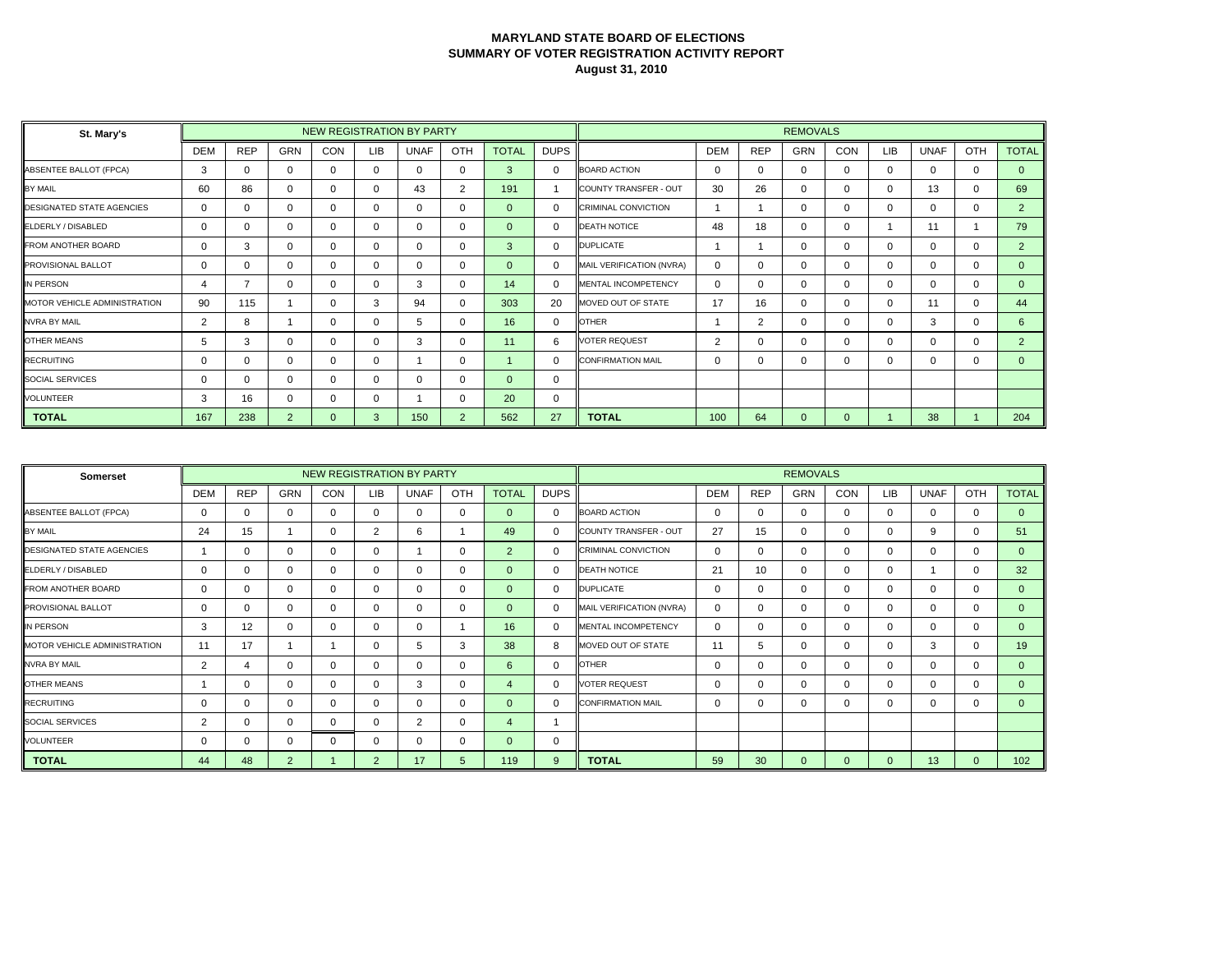| <b>Talbot</b>                    |             |            |            | <b>NEW REGISTRATION BY PARTY</b> |                |              |             |                |              |                            |            |                | <b>REMOVALS</b> |              |                |             |              |                |
|----------------------------------|-------------|------------|------------|----------------------------------|----------------|--------------|-------------|----------------|--------------|----------------------------|------------|----------------|-----------------|--------------|----------------|-------------|--------------|----------------|
|                                  | <b>DEM</b>  | <b>REP</b> | <b>GRN</b> | CON                              | LIB.           | <b>UNAF</b>  | OTH         | <b>TOTAL</b>   | <b>DUPS</b>  |                            | <b>DEM</b> | <b>REP</b>     | <b>GRN</b>      | CON          | <b>LIB</b>     | <b>UNAF</b> | <b>OTH</b>   | <b>TOTAL</b>   |
| ABSENTEE BALLOT (FPCA)           |             |            | 0          | 0                                | $\Omega$       | $\Omega$     | $\mathbf 0$ | 2              | $\mathbf 0$  | <b>BOARD ACTION</b>        | $\Omega$   | 0              | 0               | $\Omega$     | $\Omega$       | $\Omega$    | $\Omega$     | $\Omega$       |
| <b>BY MAIL</b>                   | 20          | 30         | 0          |                                  |                | 10           |             | 63             | $\Omega$     | COUNTY TRANSFER - OUT      | 16         | 18             |                 | $\Omega$     | 2              | 9           | $\Omega$     | 46             |
| <b>DESIGNATED STATE AGENCIES</b> | $\mathbf 0$ | $\Omega$   | $\Omega$   | 0                                | $\mathbf 0$    | $\mathbf 0$  | $\mathbf 0$ | $\overline{0}$ | $\mathbf 0$  | <b>CRIMINAL CONVICTION</b> |            | $\Omega$       | 0               | 0            | $\Omega$       | $\Omega$    | 0            |                |
| ELDERLY / DISABLED               | $\mathbf 0$ | 0          | 0          | 0                                | $\mathbf{0}$   | $\mathbf{0}$ | 0           | $\Omega$       | $\Omega$     | <b>DEATH NOTICE</b>        | 5          | 10             | 0               | $\mathbf{0}$ | 0              |             | 0            | 16             |
| <b>FROM ANOTHER BOARD</b>        |             | $\Omega$   | 0          | 0                                | 0              | $\Omega$     | $\Omega$    |                | $\mathbf{0}$ | <b>DUPLICATE</b>           | 0          | O              | 0               | $\mathbf{0}$ | $\Omega$       | $\Omega$    | $\Omega$     | $\mathbf{0}$   |
| <b>PROVISIONAL BALLOT</b>        | $\mathbf 0$ | $\Omega$   | 0          | 0                                | $\mathbf{0}$   | $\Omega$     | 0           | $\Omega$       | $\Omega$     | MAIL VERIFICATION (NVRA)   | 0          |                | 0               | $\Omega$     | 0              | 2           | 0            | 3              |
| IN PERSON                        | 13          | 23         | 0          | 0                                | 0              | 5            | $\Omega$    | 41             | $\Omega$     | MENTAL INCOMPETENCY        | $\Omega$   |                | 0               | $\Omega$     | $\Omega$       | $\Omega$    | $\Omega$     |                |
| MOTOR VEHICLE ADMINISTRATION     | 16          | 31         |            | 0                                |                | 24           | 3           | 76             | $\Omega$     | MOVED OUT OF STATE         | 0          | $\overline{2}$ | 0               | $\mathbf 0$  | $\mathbf{0}$   | 0           | 0            | 2 <sup>2</sup> |
| <b>NVRA BY MAIL</b>              | 0           | $\Omega$   | 0          | 0                                | $\mathbf{0}$   | $\mathbf{0}$ | 0           | $\Omega$       | $\mathbf 0$  | <b>OTHER</b>               | 0          |                | 0               | 0            | $\Omega$       | 0           | 0            |                |
| <b>OTHER MEANS</b>               | 4           | 2          | $\Omega$   | 0                                | $\Omega$       | 2            | $\Omega$    | 8              | 24           | <b>VOTER REQUEST</b>       | 0          |                | 0               | $\Omega$     | $\Omega$       | $\Omega$    | $\Omega$     | $\Omega$       |
| <b>RECRUITING</b>                | 0           | $\Omega$   | 0          | 0                                | 0              | $\mathbf 0$  | 0           | $\Omega$       | $\Omega$     | <b>CONFIRMATION MAIL</b>   | 0          |                | 0               | 0            | 0              |             | 0            |                |
| <b>SOCIAL SERVICES</b>           | $\Omega$    | $\Omega$   | 0          | 0                                | $\Omega$       | $\Omega$     | $\Omega$    | $\Omega$       | $\Omega$     |                            |            |                |                 |              |                |             |              |                |
| <b>VOLUNTEER</b>                 | 6           | 5          | 0          | 0                                | $\mathbf{0}$   | $\mathbf{0}$ | 0           | 11             | 0            |                            |            |                |                 |              |                |             |              |                |
| <b>TOTAL</b>                     | 61          | 92         |            |                                  | $\overline{2}$ | 41           | 4           | 202            | 24           | <b>TOTAL</b>               | 22         | 33             |                 | $\mathbf{0}$ | $\overline{2}$ | 13          | $\mathbf{0}$ | 71             |

| Washington                       |            |             |            |          |          | NEW REGISTRATION BY PARTY |                |                |             |                            |            |            | <b>REMOVALS</b> |             |                |                |          |              |
|----------------------------------|------------|-------------|------------|----------|----------|---------------------------|----------------|----------------|-------------|----------------------------|------------|------------|-----------------|-------------|----------------|----------------|----------|--------------|
|                                  | <b>DEM</b> | <b>REP</b>  | <b>GRN</b> | CON      | LIB      | <b>UNAF</b>               | OTH            | <b>TOTAL</b>   | <b>DUPS</b> |                            | <b>DEM</b> | <b>REP</b> | <b>GRN</b>      | CON         | <b>LIB</b>     | <b>UNAF</b>    | OTH      | <b>TOTAL</b> |
| ABSENTEE BALLOT (FPCA)           |            | $\Omega$    | $\Omega$   | $\Omega$ | $\Omega$ | $\Omega$                  |                | 2              |             | <b>BOARD ACTION</b>        | $\Omega$   | 0          | $\Omega$        | $\Omega$    | $\Omega$       | $\Omega$       | $\Omega$ | $\Omega$     |
| BY MAIL                          | 30         | 48          | $\Omega$   | $\Omega$ | 2        | 34                        | $\mathbf 0$    | 114            | 3           | COUNTY TRANSFER - OUT      | 79         | 75         | $\Omega$        | 0           | $\overline{2}$ | 39             | 0        | 195          |
| <b>DESIGNATED STATE AGENCIES</b> | 0          | $\mathbf 0$ | $\Omega$   | $\Omega$ |          | $\Omega$                  | $\mathbf 0$    | $\mathbf{0}$   | 0           | <b>CRIMINAL CONVICTION</b> | 3          | 0          | $\Omega$        | $\mathbf 0$ | $\Omega$       | 3              | 0        | 6            |
| ELDERLY / DISABLED               | 0          | $\Omega$    | $\Omega$   | $\Omega$ | 0        |                           | $\mathbf 0$    |                | 0           | <b>DEATH NOTICE</b>        | 34         | 16         | $\Omega$        | $\Omega$    | $\Omega$       | $\overline{2}$ | $\Omega$ | 52           |
| <b>FROM ANOTHER BOARD</b>        | 0          |             | $\Omega$   | $\Omega$ |          | 0                         | $\mathbf 0$    |                | $\Omega$    | <b>DUPLICATE</b>           | 2          | 6          | $\Omega$        | 0           | $\Omega$       | $\Omega$       | 0        | 8            |
| PROVISIONAL BALLOT               | 0          | $\Omega$    | $\Omega$   | $\Omega$ |          | 0                         | $\mathbf 0$    | $\Omega$       | 0           | MAIL VERIFICATION (NVRA)   | $\Omega$   | 0          | $\Omega$        | 0           | $\Omega$       | $\Omega$       | 0        | $\mathbf{0}$ |
| IN PERSON                        | 10         | 14          | 0          | $\Omega$ |          | 3                         | $\mathbf 0$    | 27             | 0           | <b>MENTAL INCOMPETENCY</b> | $\Omega$   | 0          | $\Omega$        | 0           | $\Omega$       | 0              | $\Omega$ | $\mathbf{0}$ |
| MOTOR VEHICLE ADMINISTRATION     | 74         | 85          |            | $\Omega$ |          | 80                        | 3              | 247            | 40          | MOVED OUT OF STATE         |            | 6          | $\Omega$        | 0           |                | 8              | 0        | 22           |
| <b>NVRA BY MAIL</b>              | 2          | 8           | $\Omega$   | $\Omega$ |          | 5                         | $\mathbf 0$    | 15             | 0           | <b>OTHER</b>               | 3          | 4          | $\Omega$        | $\Omega$    | $\Omega$       | 2              | 0        | 9            |
| <b>OTHER MEANS</b>               |            |             |            |          |          |                           |                | $\Omega$       |             | <b>VOTER REQUEST</b>       | $\Omega$   | 0          | $\Omega$        | $\mathbf 0$ | $\Omega$       |                | 0        |              |
| <b>RECRUITING</b>                | 0          | $\Omega$    | $\Omega$   | $\Omega$ |          | 0                         | $\mathbf{0}$   | $\Omega$       | $\Omega$    | <b>CONFIRMATION MAIL</b>   | $\Omega$   | 0          | $\Omega$        | $\Omega$    | $\Omega$       | $\Omega$       | $\Omega$ | $\Omega$     |
| SOCIAL SERVICES                  | 0          |             | 0          | $\Omega$ |          | 3                         | $\mathbf 0$    | $\overline{4}$ | 0           |                            |            |            |                 |             |                |                |          |              |
| <b>VOLUNTEER</b>                 | 8          | 11          | $\Omega$   | $\Omega$ |          | 3                         | $\mathbf 0$    | 22             | 0           |                            |            |            |                 |             |                |                |          |              |
| <b>TOTAL</b>                     | 125        | 168         |            | $\Omega$ | 6        | 129                       | $\overline{4}$ | 433            | 44          | <b>TOTAL</b>               | 128        | 107        | $\Omega$        | $\Omega$    | 3              | 55             | $\Omega$ | 293          |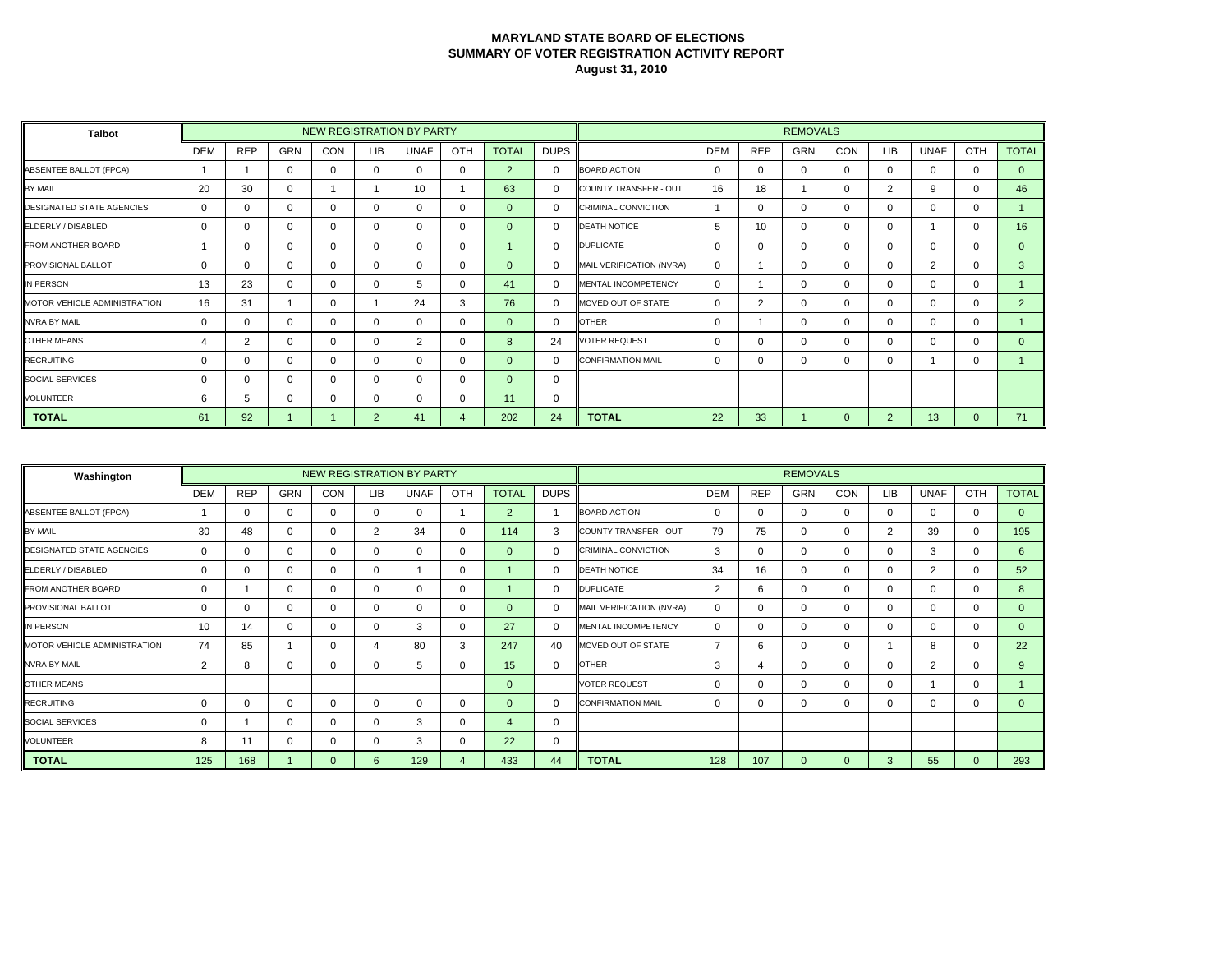| Wicomico                            |                |            |              |     |     | <b>NEW REGISTRATION BY PARTY</b> |                |                |             |                            |                |            | <b>REMOVALS</b> |              |              |             |          |              |
|-------------------------------------|----------------|------------|--------------|-----|-----|----------------------------------|----------------|----------------|-------------|----------------------------|----------------|------------|-----------------|--------------|--------------|-------------|----------|--------------|
|                                     | <b>DEM</b>     | <b>REP</b> | <b>GRN</b>   | CON | LIB | <b>UNAF</b>                      | OTH            | <b>TOTAL</b>   | <b>DUPS</b> |                            | <b>DEM</b>     | <b>REP</b> | <b>GRN</b>      | CON          | <b>LIB</b>   | <b>UNAF</b> | OTH      | <b>TOTAL</b> |
| ABSENTEE BALLOT (FPCA)              | $\overline{2}$ | 3          | $\Omega$     |     | 0   | $\Omega$                         | $\overline{2}$ | $\overline{7}$ | $\Omega$    | <b>BOARD ACTION</b>        | $\Omega$       | $\Omega$   | 0               | $\Omega$     | $\Omega$     | $\Omega$    | $\Omega$ | $\Omega$     |
| BY MAIL                             | 14             | 22         | 0            |     | 0   | 9                                |                | 46             | 9           | COUNTY TRANSFER - OUT      | 37             | 30         |                 | $\Omega$     | $\Omega$     | 20          |          | 89           |
| <b>DESIGNATED STATE AGENCIES</b>    | 3              | 3          | 0            |     | 0   | 4                                | 0              | 10             | 5           | <b>CRIMINAL CONVICTION</b> | $\overline{2}$ |            |                 | $\Omega$     | $\Omega$     | $\Omega$    | $\Omega$ | $\mathbf{3}$ |
| ELDERLY / DISABLED                  | 0              | $\Omega$   | 0            |     | 0   | 0                                | 0              | $\Omega$       | $\Omega$    | <b>DEATH NOTICE</b>        | 44             | 21         | 0               | $\Omega$     | $\Omega$     | 3           | $\Omega$ | 68           |
| <b>FROM ANOTHER BOARD</b>           | $\overline{2}$ | 0          | $\Omega$     |     | 0   | $\mathbf{0}$                     | 0              | 2              |             | <b>DUPLICATE</b>           | $\Omega$       | $\Omega$   | 0               | $\Omega$     | $\Omega$     | $\Omega$    | $\Omega$ | $\Omega$     |
| <b>PROVISIONAL BALLOT</b>           | 0              |            | 0            |     | 0   | $\Omega$                         | 0              |                | $\Omega$    | MAIL VERIFICATION (NVRA)   | $\Omega$       | 0          | 0               | $\Omega$     | $\Omega$     | $\Omega$    | $\Omega$ | $\Omega$     |
| IN PERSON                           | 8              | 8          | 0            |     | 0   | $\Omega$                         | 3              | 19             |             | <b>MENTAL INCOMPETENCY</b> | $\Omega$       | $\Omega$   | 0               | $\Omega$     | $\Omega$     | $\Omega$    | $\Omega$ | $\Omega$     |
| <b>MOTOR VEHICLE ADMINISTRATION</b> | 82             | 89         | 0            | n   |     | 44                               | 11             | 227            | 46          | MOVED OUT OF STATE         | 12             | 8          | 0               | $\Omega$     | $\Omega$     |             | $\Omega$ | 21           |
| <b>NVRA BY MAIL</b>                 | 0              | $\Omega$   | 0            |     | 0   | 0                                |                |                | 0           | <b>OTHER</b>               | $\overline{2}$ |            | 0               | $\Omega$     | 0            |             | $\Omega$ | 3            |
| <b>OTHER MEANS</b>                  | 20             | 8          | 0            |     | 0   | 13                               | $\mathbf{0}$   | 41             | 5           | <b>VOTER REQUEST</b>       | $\Omega$       | 0          | 0               | $\Omega$     | $\Omega$     | $\Omega$    | $\Omega$ | $\Omega$     |
| <b>RECRUITING</b>                   | 0              | $\Omega$   | 0            |     | 0   | 0                                | 0              | $\Omega$       | $\Omega$    | <b>CONFIRMATION MAIL</b>   | $\Omega$       | 0          | 0               | $\Omega$     | 0            | $\Omega$    | 0        | $\Omega$     |
| <b>SOCIAL SERVICES</b>              | $\overline{2}$ |            | 0            |     | 0   |                                  | $\Omega$       | $\overline{4}$ |             |                            |                |            |                 |              |              |             |          |              |
| <b>VOLUNTEER</b>                    | 10             |            | 0            |     | 0   | 2                                | 2              | 18             | 0           |                            |                |            |                 |              |              |             |          |              |
| <b>TOTAL</b>                        | 143            | 139        | $\mathbf{0}$ | 0   |     | 73                               | 20             | 376            | 68          | <b>TOTAL</b>               | 97             | 60         |                 | $\mathbf{0}$ | $\mathbf{0}$ | 25          |          | 184          |

| Worcester                        |            |                |            |                |     | NEW REGISTRATION BY PARTY |              |                |                 | <b>REMOVALS</b>            |            |            |              |          |            |             |                |                 |  |
|----------------------------------|------------|----------------|------------|----------------|-----|---------------------------|--------------|----------------|-----------------|----------------------------|------------|------------|--------------|----------|------------|-------------|----------------|-----------------|--|
|                                  | <b>DEM</b> | <b>REP</b>     | <b>GRN</b> | <b>CON</b>     | LIB | <b>UNAF</b>               | OTH          | <b>TOTAL</b>   | <b>DUPS</b>     |                            | <b>DEM</b> | <b>REP</b> | <b>GRN</b>   | CON      | <b>LIB</b> | <b>UNAF</b> | OTH            | <b>TOTAL</b>    |  |
| ABSENTEE BALLOT (FPCA)           | 0          | 0              | $\Omega$   | 0              | 0   | $\Omega$                  | 0            | $\Omega$       | 0               | <b>BOARD ACTION</b>        | 0          | 0          | $\mathbf 0$  | $\Omega$ | 0          | $\Omega$    | $\Omega$       | $\overline{0}$  |  |
| BY MAIL                          | 21         | 34             | 0          | 0              |     | 14                        | 0            | 69             | 2               | COUNTY TRANSFER - OUT      | 45         | 34         | $\mathbf{0}$ | $\Omega$ | 0          | 15          |                | 95              |  |
| <b>DESIGNATED STATE AGENCIES</b> | 4          | $\overline{2}$ | 0          | 0              |     | 0                         | 0            | 6              | $\mathbf{0}$    | <b>CRIMINAL CONVICTION</b> | 2          | 2          | $\mathbf 0$  | $\Omega$ | 0          |             | $\mathbf{0}$   | 5               |  |
| ELDERLY / DISABLED               | 3          | 4              | $\Omega$   | $\Omega$       |     | $\Omega$                  | 0            | $\overline{7}$ | $\Omega$        | <b>DEATH NOTICE</b>        | 40         | 24         | $\Omega$     | $\Omega$ | 0          | 3           | $\Omega$       | 67              |  |
| <b>FROM ANOTHER BOARD</b>        |            | 4              | $\Omega$   | 0              |     |                           | 0            | 6              | 0               | <b>DUPLICATE</b>           | 3          |            | $\mathbf{0}$ | $\Omega$ | 0          |             | 0              | 5               |  |
| <b>PROVISIONAL BALLOT</b>        | 0          | $\mathbf 0$    | $\Omega$   | 0              |     | $\Omega$                  | $\mathbf 0$  | $\Omega$       | $\mathbf{0}$    | MAIL VERIFICATION (NVRA)   | $\Omega$   | 0          | $\mathbf 0$  | $\Omega$ | 0          | $\Omega$    | $\mathbf{0}$   | $\mathbf{0}$    |  |
| IN PERSON                        | 0          | 2              | $\Omega$   | $\Omega$       |     | 0                         | $\mathbf 0$  | $\overline{2}$ | $\Omega$        | MENTAL INCOMPETENCY        | 0          | 0          | $\mathbf{0}$ | $\Omega$ | 0          | $\Omega$    | $\Omega$       | $\Omega$        |  |
| MOTOR VEHICLE ADMINISTRATION     | 44         | 70             |            | $\overline{2}$ | 2   | 44                        |              | 164            | 10 <sup>1</sup> | MOVED OUT OF STATE         | 3          |            | $\mathbf{0}$ | $\Omega$ | 0          | 2           |                | 10 <sup>1</sup> |  |
| <b>NVRA BY MAIL</b>              | 0          |                | $\Omega$   | 0              |     | 2                         | $\mathbf{0}$ | 9              | $\mathbf{0}$    | <b>OTHER</b>               | 2          |            | $\Omega$     | $\Omega$ | 0          |             | $\mathbf{0}$   | 4               |  |
| <b>OTHER MEANS</b>               | 8          | 4              | $\Omega$   | 0              |     | 0                         | 0            | 12             |                 | <b>VOTER REQUEST</b>       | 0          | 0          | $\Omega$     | $\Omega$ | 0          | $\Omega$    | $\Omega$       | $\Omega$        |  |
| <b>RECRUITING</b>                | 0          | 0              | $\Omega$   | $\Omega$       |     | $\mathbf{0}$              | $\mathbf{0}$ | $\Omega$       | $\Omega$        | <b>CONFIRMATION MAIL</b>   |            |            | $\mathbf{0}$ | $\Omega$ | $\Omega$   |             | $\Omega$       | 3               |  |
| SOCIAL SERVICES                  | 3          | 0              | $\Omega$   | $\Omega$       |     | 2                         | $\mathbf 0$  | $\overline{5}$ | 0               |                            |            |            |              |          |            |             |                |                 |  |
| <b>VOLUNTEER</b>                 | 22         | 12             | 0          | 0              |     |                           | 0            | 35             | 0               |                            |            |            |              |          |            |             |                |                 |  |
| <b>TOTAL</b>                     | 106        | 139            |            | $\overline{2}$ | 2   | 64                        |              | 315            | 12              | <b>TOTAL</b>               | 96         | 67         | $\Omega$     | $\Omega$ | $\Omega$   | 24          | $\overline{2}$ | 189             |  |